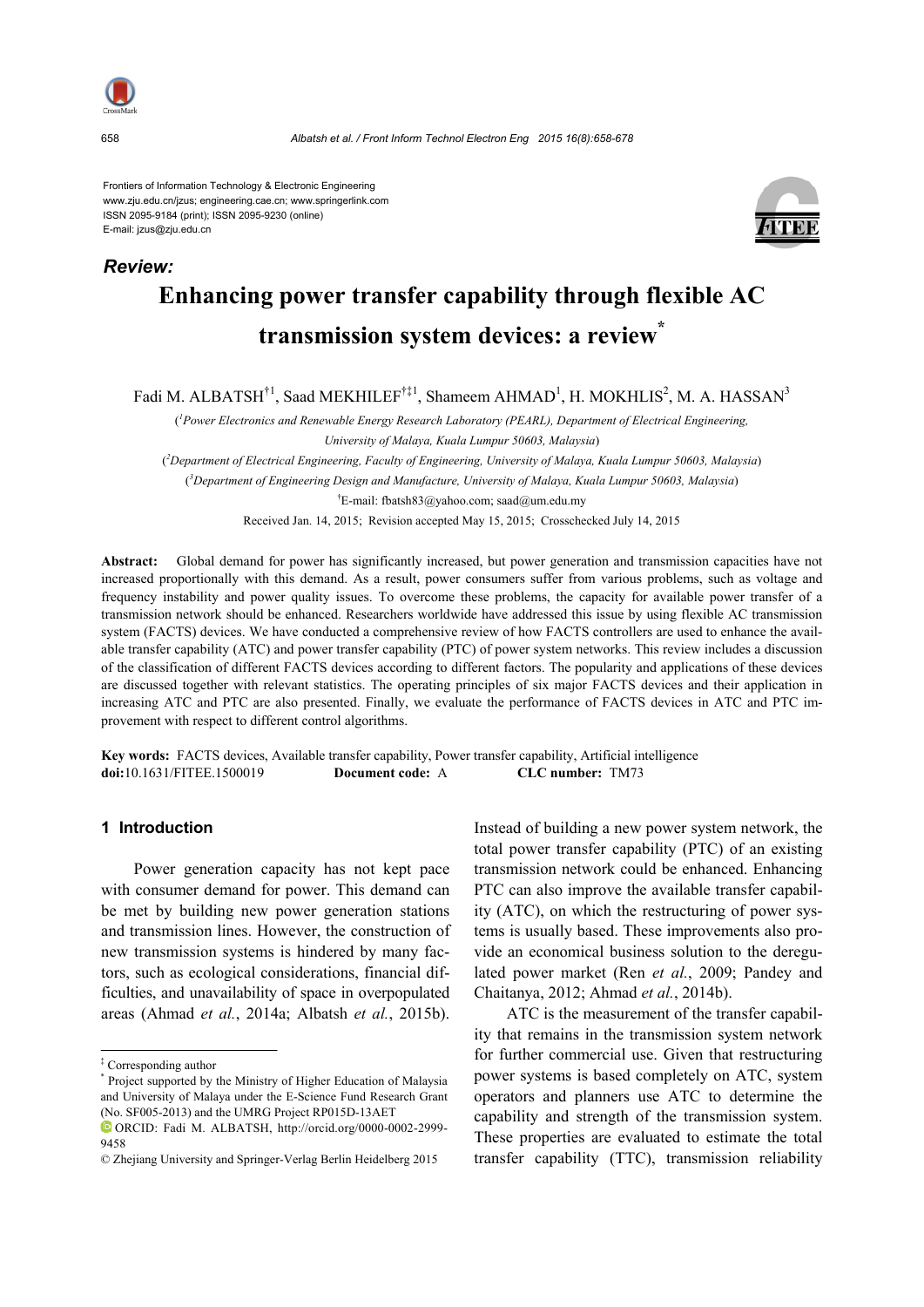margin (TRM), and capacity benefit margin (CBM) (Khaburi and Haghifam, 2010). Thus, ATC can be expressed mathematically as Ou and Singh (2002).

We have the following equation: ATC=TTC− TRM−existing transmission commitments (including CBM). ATC can be a very dynamic quantity because it is a function of variable and interdependent parameters which depend on network conditions. Thus, the accurate calculation of ATC relies heavily on the completeness and correctness of available network data.

Enhancing ATC requires extensive control over power flow in an interconnected system. It also requires measuring effective stability progress by using the features of transmission lines to achieve an economical solution. Flexible AC transmission systems (FACTSs) are devices that meet these requirements. Various FACTS devices are used to control dynamically the bus voltages, line impedance, and phase angle of heating, ventilation, and air conditioning (HVAC) transmission lines, thereby enabling them to operate near their thermal capacity (Ahmad *et al.*, 2014d; Albatsh *et al.*, 2015a) and increasing transmission capacity. Given the significance of FACTS devices, many researchers are investigating how they can be used to enhance ATC (Hamoud, 2000; Hingorani and Gyugyi, 2000; Abido, 2009; Manikandan *et al.*, 2011).

Two types of FACTS controllers are available, one based on thyristor-controlled switches and the other on voltage source converters (VSCs) (Section 2). Given that VSCs offer reactive power compensation and control the flow of active power, VSCbased FACTS controllers have been used widely to enhance the ATC and PTC of congested transmission (Jiang *et al.*, 2008). These controllers are used mainly to provide shunt or series compensation. The exact location, number, and parameter settings of FACTS controllers are based on the optimal performance of these devices in enhancing ATC and reducing real power losses (Chansareewittaya and Jirapong, 2012). Many efficient heuristic techniques have been used to solve complex optimization problems. These techniques include the genetic algorithm (GA) (Goldberg and Holland, 1988; Leung and Chung, 2000; Gerbex *et al.*, 2001; Panda and Padhy, 2008; Gitizadeh and Kalantar, 2009), particle swarm optimization (PSO) (Eberhart and Kennedy, 1995; Kennedy and Eberhart, 1995; Eberhart and Shi, 2001; Moraglio *et al.*, 2007), the bees algorithm (Idris *et al.*, 2009a; Yousefi-Talouki *et al.*, 2010; Naidu *et al.*, 2014), evolutionary programming (EP) (Yang *et al.*, 1996; Yuryevich and Wong, 1999), tabu search (TS), and simulated annealing (SA) (Burke *et al.*, 1999; Bhasaputra and Ongsakul, 2002; Ongsakul and Bhasaputra, 2002; Chansareewittaya and Jirapong, 2012). Conventional methods such as AC load flow and performance index based methods have also been used for optimization. All these methods for improving ATC and PTC are presented in different sections of this review.

In this paper, an overview of FACTS devices and their classification is presented. The six major FACTS devices and their effects on improving ATC and PTC are discussed, based on various controller techniques. In addition, a critical analysis of the performance of these controllers is presented.

# **2 Overview of FACTS**

#### **2.1 Introduction**

FACTS stands for the 'flexible AC transmission system' (IEEE). FACTSs are "alternating current transmission systems incorporating power electronics based and other static controllers to enhance controllability and PTC of transmission lines" (Ramey and Henderson, 2007). In the late 1980s, the Electric Power Research Institute (EPRI) in the USA conducted the first study of FACTS to maintain the flexibility and stability of power systems by employing electronic power controllers. That study was presented at IEEE meetings, forums, and workshops, and at the international conference organized by EPRI in Cincinnati, Ohio, USA in September, 1990 (Spee and Zhu, 1992; Asare *et al.*, 1994). The concept of FACTS controllers was clearly discussed by Hingorani (1993) and Hingorani and Gyugyi (2000). FACTS devices control power flow through a transmission network by obeying the command of the control center. These devices also facilitate the operation of transmission lines closer to their maximum thermal limits and the control over the line impedances of a transmission system, the voltage magnitude, and the phase angle of buses.

# **2.2 Types of FACTS**

The two types of FACTS controllers based on power electronics are (1) reactors and capacitors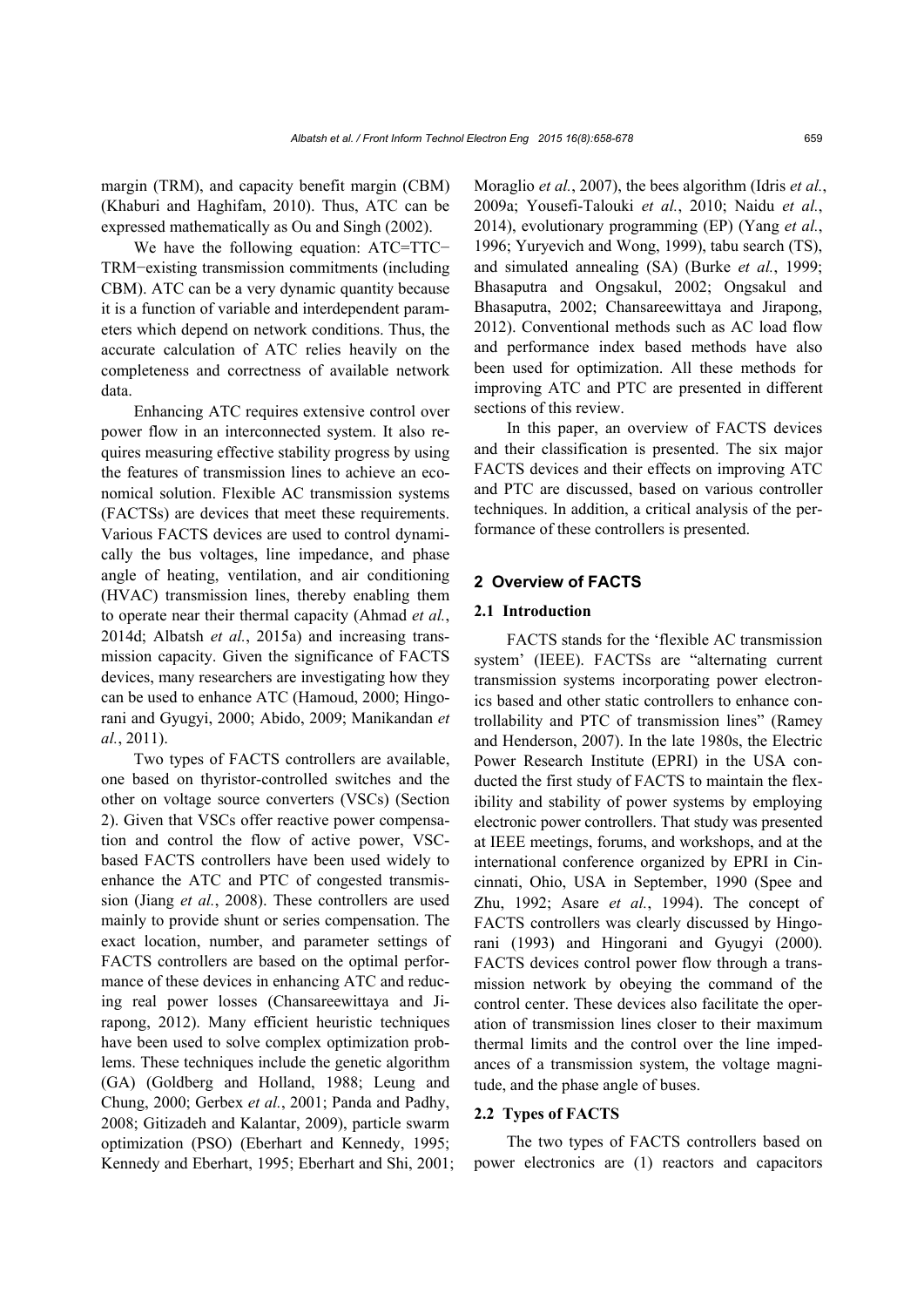with built-in traditional thyristor switches (Paserba, 2003) and tap-switched quadrature transformers, and (2) semiconductor devices with high-frequency switching, such as gate-commutated thyristors, gate turn-off thyristors, insulated-gate bipolar transistors, and integrated gate-commutated transistors (Zhang *et al.*, 2012; Islam *et al.*, 2014). The first category includes the thyristor-controlled series compensator (TCSC), thyristor-controlled phase-shifting transformer (TCPST), and static VAR compensator (SVC) (Rewatkar and Kewte, 2009; Ramesh and Laxmi, 2012). The second category includes the static synchronous series compensator (SSSC), static synchronous compensator (STATCOM), unified power flow controller (UPFC), and interline power flow controller (Manikandan *et al.*, 2011; Babu and Sivanagaraju, 2012; Chansareewittaya and Jirapong, 2012; Esmaeili and Esmaeili, 2012).

These two types of FACTS controllers vary in terms of their operation and performance. The first group uses thyristor switches to control the ON and OFF times of the reactor and capacitor banks, thereby varying the reactive impedance. By contrast, the second group engages self-commutated DC converters with AC converters, which can internally produce reactive power for transmission line compensation without using reactor or capacitor banks. VSC-based FACTS controllers are preferable to current source inverters because of their economic and performance advantages (Acha *et al.*, 2004; Sood, 2004). VSCbased devices can be used uniformly to control transmission line impedance, angle, and voltage by providing reactive shunt and series compensation as well as phase shifting, or to directly control the real and reactive power flow in the line (Albatsh, 2009; Manikandan et al., 2011). FACTS controllers are classified into three categories according to their connection to the system (Fig. 1): shunt controllers (e.g., thyristor-controlled reactors (TCR), SVC, and STATCOM), series controllers (e.g., TCSC and SSSC), and series–shunt controllers (e.g., TCPST or thyristor-controlled phase angle regulators and UPFC) (Hingorani and Gyugyi, 2000; Watts and Ren, 2007). Table 1 lists the functions of major FACTS devices.

## **2.3 Statistics on FACTS research**

This literature review is an extensive survey of articles from two major databases, namely, the



**Fig. 1 Classification of FACTS devices**

**Table 1 FACTS devices and their functions** 

| Device         | Function(s)                                      |  |  |
|----------------|--------------------------------------------------|--|--|
| SVC, TSC,      | Voltage control, transient stability, dynamic    |  |  |
| <b>TCR</b>     | stability, damping oscillations, VAR             |  |  |
|                | compensation                                     |  |  |
| <b>TCBR</b>    | Damping oscillations, transient stability,       |  |  |
|                | dynamic stability                                |  |  |
| TCSC           | Current control, limiting short circuit current, |  |  |
|                | transient stability, dynamic stability, active   |  |  |
|                | and reactive power flow control                  |  |  |
| <b>TCVL</b>    | Transient and dynamic voltage limit              |  |  |
| TCPST          | Active and reactive power flow control,          |  |  |
|                | transient stability, dynamic stability           |  |  |
| <b>SSSC</b>    | Current control, limiting short circuit current, |  |  |
|                | transient stability, dynamic stability, active   |  |  |
|                | and reactive power flow control                  |  |  |
| <b>IPC</b>     | Active and reactive power flow control,          |  |  |
|                | limiting short circuit current                   |  |  |
| <b>STATCOM</b> | Voltage control, VAR compensation, transi-       |  |  |
|                | ent stability, dynamic stability, damping        |  |  |
|                | oscillations                                     |  |  |
| UPFC           | Voltage control, active and reactive power       |  |  |
|                | flow control, transient stability, dynamic       |  |  |
|                | stability, limiting short circuit current,       |  |  |
|                | damping oscillations, VAR compensation           |  |  |
| <b>IPFC</b>    | Reactive power flow control, transient stabil-   |  |  |
|                | ity, dynamic stability, damping oscilla-         |  |  |
|                | tions, voltage control                           |  |  |

ScienceDirect database and the IEEE Xplore library. Although FACTS devices were first used by General Electric (GE) in 1974 (Hingorani and Gyugyi, 2000),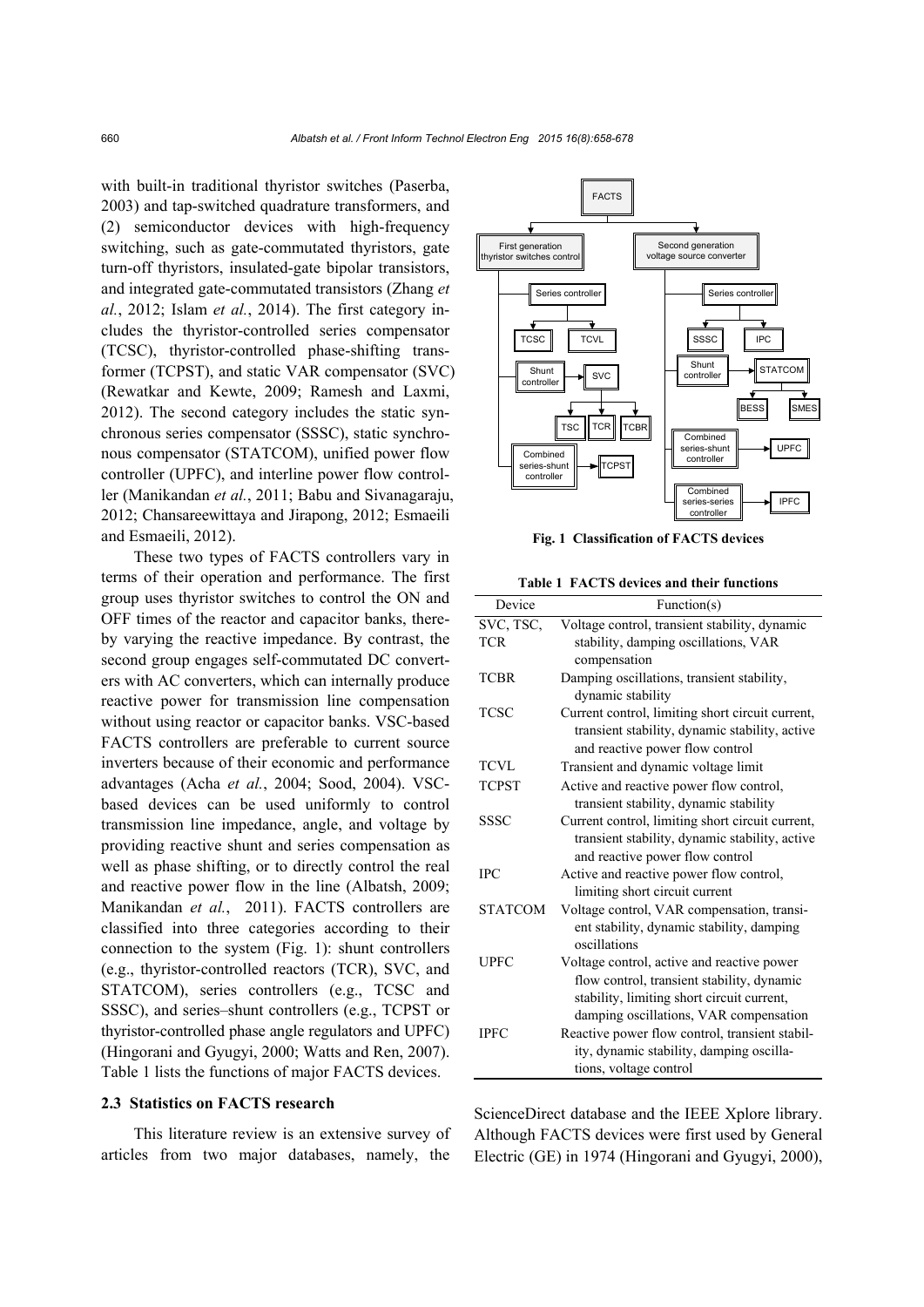this survey covers articles only from 1990 to 2012, for convenience. The articles were divided into four groups according to their year of publication: 1990– 1994, 1995–1999, 2000–2004, 2005–2009, and 2010–2012. This survey covers almost all publications on the use of FACTS in power systems. The survey results are summarized in Fig. 2. Since the 2000s, FACTS applications have significantly increased. VSC-based FACTSs have also become more popular than thyristor-controlled switches. SVC and STATCOM are the most widely used firstand second-generation FACTS controllers, respectively. Both generations have been applied to different areas in power system studies, including optimal power flow (Gyugyi *et al.*, 1995; Ge and Chung, 1999; Li *et al.*, 2000; Zhang and Handschin, 2001; Venkatesh *et al.*, 2004), economic power dispatch, voltage stability (El-Sadek *et al.*, 1997; Haque, 2004), power system security (Visakha *et al.*, 2004), and power quality (Sun *et al.*, 2002; Sannino *et al.*, 2003). Fig. 3 illustrates the use of FACTS controllers along with increasing interest in their ability to enhance ATC.

#### **2.4 Practical applications of FACTS**

Manufacturers of FACTS devices are searching for ways to increase reliability under contingency conditions, reduce cost, enhance system stability, and improve power quality. The potential of FACTS devices for these purposes has been widely known since 1979 (Zhang *et al.*, 2012). The first commercialized SVC used to enhance power quality was installed by GE in 1974 (Acharya *et al.*, 2005).



**Fig. 2 Number of publications on FACTS applications from 1990 to 2012**



**Fig. 3 Number of publications on enhancement of ATC using FACTS devices from 1990 to 2012**

SVCs have been installed in about 100 places to control voltage by reactive compensation (Ren *et al.*, 2009) and have been found to enhance ATC and PTC remarkably well. Around 13 SVC projects in 10 countries have been implemented by Siemens. SVC projects were initiated in Canada and France in 2011, and in Saudi Arabia in 2012. The total capacity of installations is higher than 30000 Mvar, which provides good client support and global experience (Siemens, 2012). Since 2002, Cascade Steel (McMinnville, Oregon, USA) has been operating an ABB SVC in its electric arc furnace based melt shop (ABB, 2012). China set up an SVC in the South Hebei Power Grid to enhance power quality. SVCs also provide voltage stability in the transmission network (Tang *et al.*, 2010). ABB has installed FACTS devices in railways to ensure voltage stability, avoid sagging and fluctuating voltage, and improve power quality in the railway network and in surrounding networks (ABB, 2012). SVC has also been used at the An-ding traction substation of the Beijing– Shanghai Electrified Railway to enhance power quality (Ma *et al.*, 2009).

The second most widely used FACTS device is TCSC. The first TCSC, installed by ABB at a substation in Kayenta, Arizona, USA in 1992, increased ATC by 30% (Acharya *et al.*, 2005). TCSC installations can be found in Stöde, Sweden, at the Slatt substation of the Bonneville Power Administration (USA), and at the Kayenta substation of the Western Area Power Administration (USA) (Bachmann *et al.*, 2002; Paserba, 2003). In 1999, ABB installed two TCSC banks in the Brazilian North–South Interconnection (Gama *et al.*, 2000). A TCSC was installed at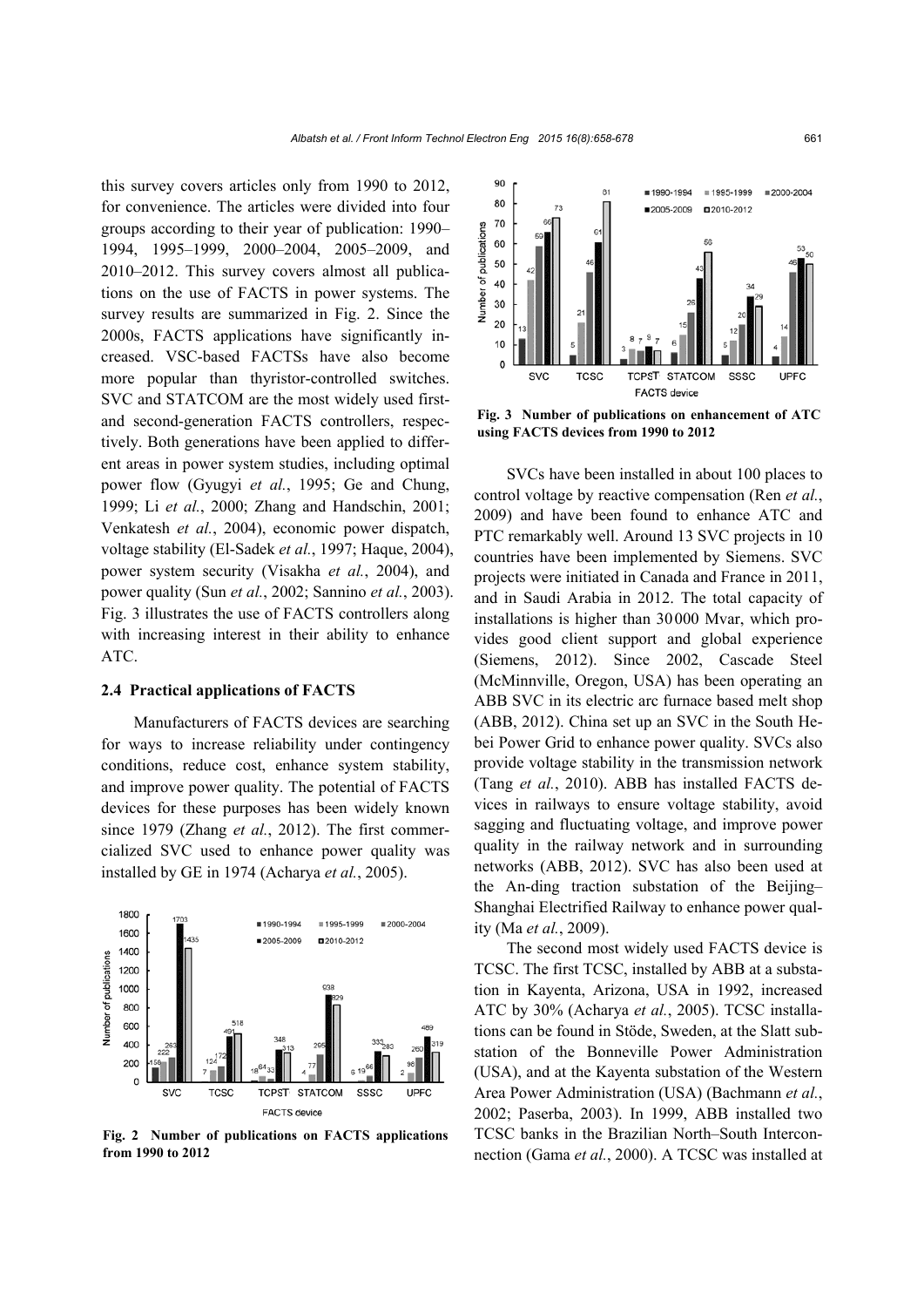the SC station in Stöde, Sweden, to offset subsynchronous resonance (SSR); the TCSC significantly mitigated the SSR problem (Holmberg *et al.*, 1998).

The first commercial STATCOM ( $\pm 80$  MV·A, 154 kV) was installed by Mitsubishi Electric Power Products at its Inuyama substation in Japan in 1991 (Acharya *et al.*, 2005). Major STATCOM projects can be found in the USA at the Sullivan substation in northeastern Tennessee, the Talega substation of San Diego Gas and Electric, the Essex substation of the Vermont Electric Power Company, and the 115 kV Glenbrook substation in Stamford, Connecticut (Ren *et al.*, 2009). In 2011, ABB supplied and commissioned a FACTS with a STATCOM and an SVC for the power transmission system of Transelec in Chile. Austin Energy, the public utility which serves Austin, Texas, USA and surrounding areas, has been operating an ABB-supplied STATCOM in its 138 kV power system since 2005. The STATCOM, which is 80 Mvar inductive to 110 Mvar capacitive, replaced the oil- and gas-fired Holly Power Plant near downtown Austin, which was constructed in the 1960s (Oskoui *et al.*, 2006).

There have been very few UPFC projects. The first practical UPFC project, consisting of two 160 MV·A voltage source gate turn-off thyristors (GTOs), was constructed in Inez, Kentucky, USA in 1998 (Renz *et al.*, 1999; Paserba, 2003) to control the real power, reactive power flow, and bus voltages of the transmission network. American Electric Power (AEP) applied the 160 MV·A UPFC in the Inez area because of the critical need to increase power transfer capability and provide voltage support in that area. Based on a boundary diagram for UPFC capability, the power flow is increased to its maximum real power swing of  $\pm 80$  MW and a maximum reactive power swing of +200/−150 Mvar. These results proved the capability of UPFC to control real and reactive power flow in transmission lines independently. In addition, the voltage profile has been improved and the power loss reduced significantly in the whole network after installing the 160 MV·A UPFC. Another UPFC project was built in the Kangjin substation in South Korea in 2003 (Han *et al.*, 2004). The research institute of the Korean Electric Power Corporation (KEPCO) found that power demand was increasing every year. As a result, the power network was suffering from voltage instability and difficulties in power flow through the transmission lines, especially when there was a fault on the surrounding feeders. KEPCO found that UPFC was the best solution to this problem compared with other devices in terms of the system performance and cost of installation. Based on this investigation, KEPCO has designed and implemented an 80 MV·A UPFC project to be integrated with the 154 kV transmission network. UPFC revealed its high performance in controlling the power flow in transmission lines and in dealing with fault cases during under-voltage or overloaded conditions. Table 2 illustrates the FACTS devices made and installed in different countries by ABB, Siemens, and GE, among others.

# **2.5 Power flow equations for different FACTS devices**

The main concept of FACTS devices can be described by the basic power flow equation for transmission networks (Fig. 4). The real power transmitted between buses *a* and *b* in the network depends on the voltage at each end, line impedance, and phase angle. The power flow is described as

$$
P = \frac{V_a V_b}{X_{ab}} \sin(\delta_a - \delta_b),\tag{1}
$$

where  $V_a$  and  $V_b$  are bus voltages,  $X_{ab}$  is the line impedance, and  $\delta_a$  and  $\delta_b$  are phase angles.

The parameters of this equation can be controlled easily by using different FACTS devices to enhance power flow. Series FACTS devices, such as TCSC and SSSC, control line impedance *X* to increase the real power through transmission lines. On the other hand, shunt FACTS devices, such as SVC and STATCOM, regulate bus voltage to control reactive power.

Series–shunt FACTS devices, such as TCPST, modify the phase and magnitude of the injected series voltage, whereas UPFCs control all power flow parameters (i.e., voltage, impedance, and phase angle) to enhance the power flow of the network.



**Fig. 4 Single-line diagram of power system parameters**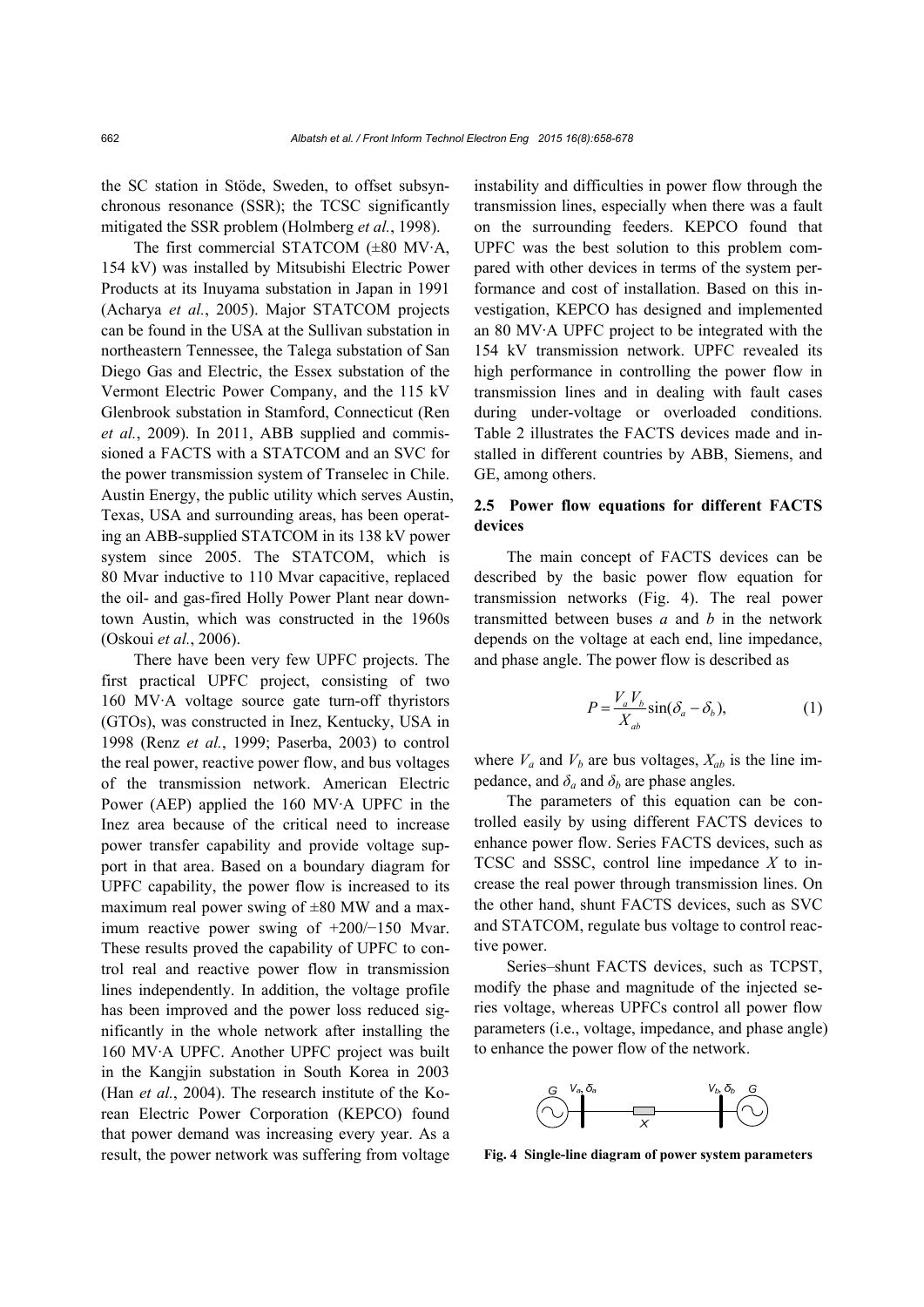| FACTS type     | $Place - Country$                                                                       | Manufacturer   | Year |
|----------------|-----------------------------------------------------------------------------------------|----------------|------|
|                | Nebraska - USA                                                                          | <b>GE</b>      | 1974 |
|                | Minnesota - USA                                                                         | Westinghouse   | 1975 |
|                | Milagres - Brazil, Banabuiu - Brazil                                                    | <b>Siemens</b> | 1983 |
|                | Brushy Hill - Canada                                                                    | <b>Siemens</b> | 1986 |
|                | Queensland - Australia                                                                  | ABB            | 1987 |
|                | Kemps Creek $I + II -$ Australia                                                        | <b>Siemens</b> | 1989 |
|                | Kuala Lumpur North substation – Malaysia                                                | <b>ABB</b>     | 1991 |
|                | Eddy County - USA                                                                       | <b>Siemens</b> | 1992 |
|                | Harker - UK                                                                             | <b>Siemens</b> | 1993 |
|                | Drakelow - UK, Feckenham - UK, Jember - Indonesia                                       | <b>Siemens</b> | 1994 |
|                | Rejsby Hede - Denmark, Muldersvlei - South Africa                                       | <b>Siemens</b> | 1997 |
|                | La Pila – Mexico                                                                        | <b>Siemens</b> | 1999 |
|                | Funnel - Brazil                                                                         | <b>Siemens</b> | 2001 |
| <b>SVC</b>     | Limpio - Paraguay                                                                       | <b>Siemens</b> | 2003 |
|                | Siems - Germany                                                                         | <b>Siemens</b> | 2004 |
|                | Porter & Ninemile - USA                                                                 | <b>Siemens</b> | 2005 |
|                | Devers - USA, Radsted - Denmark, Shinyanga & Iringa - Tan-                              | <b>Siemens</b> | 2006 |
|                | zania, Ahafo – Ghana, Segaliud & Dam Road – Malaysia                                    |                |      |
|                | National Power Transmission Grid of RTE – France                                        | ABB            | 2006 |
|                | Nopala - Mexico, Sinop - Brazil, Railways & Nebo - Australia,<br>Strathmore - Australia | <b>Siemens</b> | 2007 |
|                | Alligator Creek - Australia, Islington - New Zealand                                    | <b>Siemens</b> | 2009 |
|                | London underground stations - UK, Riyadh - Saudi Arabia                                 | ABB            | 2009 |
|                | La Ventosa substation - Mexico                                                          | ABB            | 2010 |
|                | Chevire – France, Nanticoke – Canada                                                    | <b>Siemens</b> | 2011 |
|                | Manitoba - Canada                                                                       | ABB            | 2011 |
|                | Hiteen, Qassim & Afif - Saudi Arabia                                                    | <b>Siemens</b> | 2012 |
|                | Kayenta, Arizona substation - USA                                                       | ABB            | 1992 |
|                | Stöde – Sweden                                                                          | ABB            | 1998 |
| <b>TCSC</b>    | Imperatriz – Brazil                                                                     | ABB            | 1999 |
|                | Tian Guang - China                                                                      | <b>Siemens</b> | 2003 |
|                | Gorakhpur – India                                                                       | <b>Siemens</b> | 2006 |
|                | Inuyama substation - Japan                                                              | Mitsubishi     | 1991 |
|                | Sullivan - USA                                                                          | Westinghouse   | 1995 |
|                | Rejsby Hede, Vattenfall - Sweden                                                        | <b>Siemens</b> | 1997 |
| <b>STATCOM</b> | Laredo, Texas – USA, Virginia – USA                                                     | <b>Siemens</b> | 2000 |
|                | $Texas - USA$                                                                           | <b>ABB</b>     | 2005 |
|                | Cerro Navia - Chile                                                                     | ABB            | 2011 |
|                | $Inez - USA$                                                                            | Westinghouse   | 1998 |
| <b>UPFC</b>    | Kanjin - Korea                                                                          | Siemens        | 2002 |

**Table 2 Practical implementation of FACTS devices in different countries by renowned companies**

# 2.5.1 Series compensation

The function of series compensation is to decrease reactive power in transmission lines by controlling line impedance and to increase line voltage to increase line current and real power.

A simple two-bus network with a series capacitor that compensates for the transmission line (Fig. 5) explains the principle behind series compensation. *Va* is the sending voltage at bus 1, and  $V_b$  is the receiving voltage at bus 2. If  $V_a$  and  $V_b$  have the same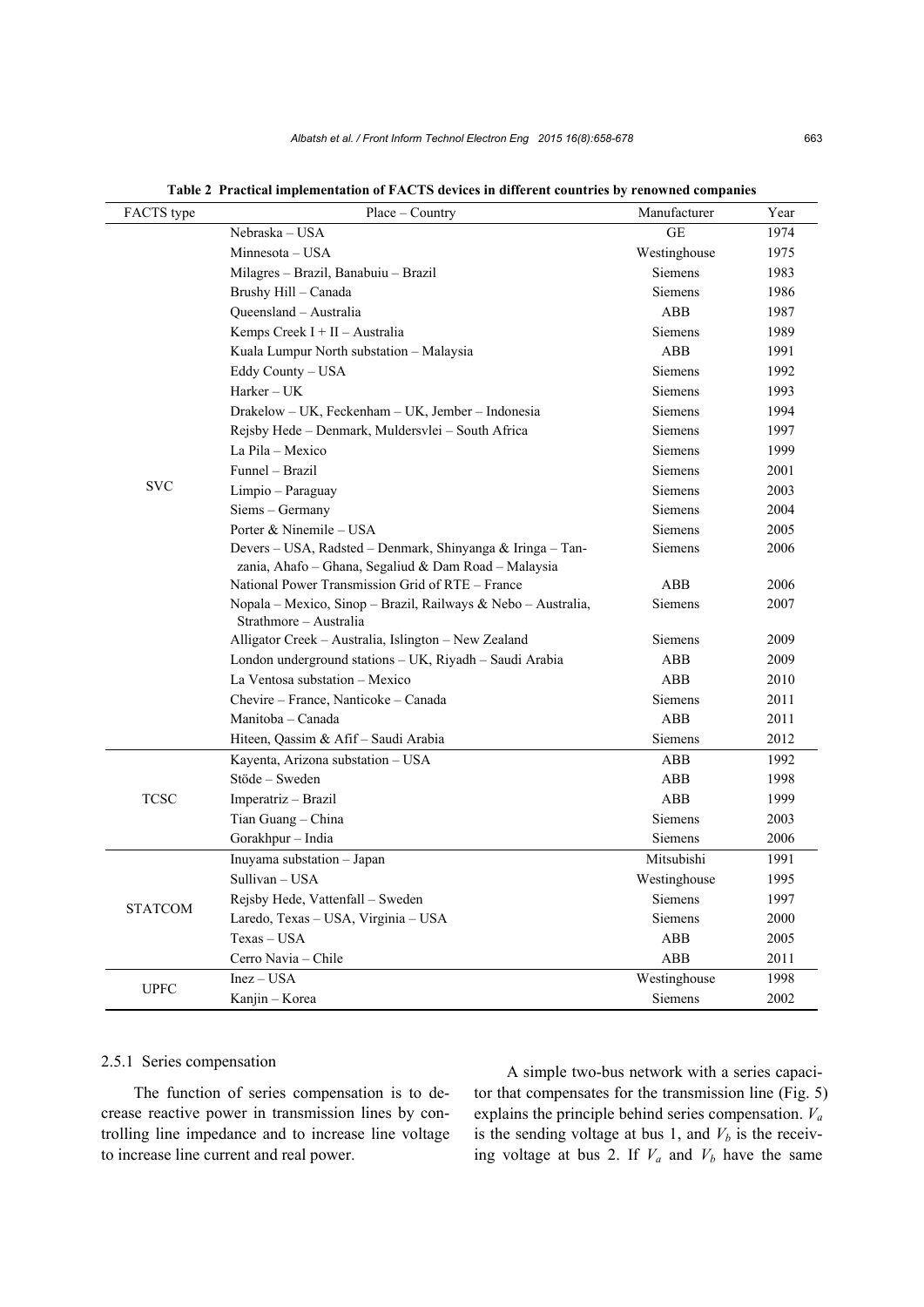magnitude with a phase shift  $\delta$ , Eq. (1) can be rewritten as  $V^2$ 

$$
P = \frac{V^2}{X_{\text{eff}}} \sin \delta,\tag{2}
$$

where  $X_{\text{eff}}=X_{\text{L}}-X_{\text{C}}$  and  $\delta=\delta_a-\delta_b$ . Increasing  $X_{\text{C}}$  reduces *X*eff and thus increases the transmitted power. We can present Eq. (2) in terms of voltage on capacitor  $V_c$ :

$$
P = \frac{V^2}{X_L - V_C / I} \sin \delta,
$$
 (3)

where  $X_{\text{eff}}=X_{\text{L}}-V_{\text{C}}/I$  and  $V_{\text{C}}=iX_{\text{C}}I$ . Eq. (3) confirms that changing capacitor impedance changes the capacitor voltage and thus increases the real power.



**Fig. 5 A two-bus power system with series compensator**

#### 2.5.2 Shunt compensation

The equivalent circuit of a shunt compensator can be presented as a controllable voltage source *V*sh in series with impedance  $Z_{sh}$ . In a shunt compensator, reactive power can be adjusted by regulating the output voltage.

Based on the equivalent circuit of a shunt compensator (Fig. 6), if  $\overrightarrow{V_{\rm sh}} = |V_{\rm sh}| |\theta_{\rm sh}, \overrightarrow{V_a} = |V_a| |\theta_a$ , the equations of the power flow are

$$
P_{\rm sh} = |V_a^2| g_{\rm sh} - |V_a||V_{\rm sh}| [g_{\rm sh} \cos(\theta_a - \theta_{\rm sh}) + b_{\rm sh} \sin(\theta_a - \theta_{\rm sh})],
$$
\n(4)

$$
Q_{sh} = -\left|V_a^2\right| b_{sh} - \left|V_a\right| \left|V_{sh}\right| \left[g_{sh}\sin(\theta_a - \theta_{sh}) - b_{sh}\sin(\theta_a - \theta_{sh})\right],\tag{5}
$$

where  $g_{\rm sh}+j b_{\rm sh}=1/Z_{\rm sh}$ . The operating constraint of a shunt compensator for active power exchange can be expressed as

$$
P_{\rm EX} = \text{Re}(V_{\rm sh}I_{\rm sh}^*) = 0,\tag{6}
$$

where

$$
\operatorname{Re}(V_{\mathrm{sh}}I_{\mathrm{sh}}^{*})=V_{\mathrm{sh}}^{2}g_{\mathrm{sh}}-V_{a}V_{\mathrm{sh}}[g_{\mathrm{sh}}\cos(\theta_{a}-\theta_{\mathrm{sh}})]
$$
  
- $b_{\mathrm{sh}}\sin(\theta_{a}-\theta_{\mathrm{sh}})]$ . (7)



**Fig. 6 A single-bus power system with series compensator**

#### **3 Static VAR compensator**

SVC is a device consisting of any one of the following power electronic devices: thyristorswitched capacitor, thyristor-switched reactor, shuntswitched capacitor, shunt-switched reactor, thyristorcontrolled reactor (TCR), and shunt-switched resistor. Compared with conventional switching devices, SVC has a short response time and low maintenance cost (Noroozian *et al.*, 2003). SVCs with thyristor switches achieve a fast response by controlling the firing angle of the thyristor (Ambríz-Pérez *et al.*, 2000; Abdel-Rahman *et al.*, 2006; Padiyar, 2007). Such SVCs can also control transient stability and damp power oscillations. SVC works as a shuntconnected variable reactor or capacitor that compensates for the reactive power required in a transmission network and keeps bus voltage magnitude within its limit. Fig. 7 illustrates the different types of SVC. A three-phase, three-winding transformer is used to connect SVC to the transmission network (Schauder and Mehta, 1993; Noroozian *et al.*, 2003).

Rewatkar and Kewte (2009) investigated the effect of an SVC placed in the middle section of a transmission line. Three vital properties of power (Bollen, 1999; Lin, 2001) were considered, namely, voltage sag (Lamoree *et al.*, 1994), voltage swell (Naidoo and Pillay, 2007), and interruption (Ooi *et al.*, 1997). An SVC with a thyristor-controlled compensator was used to increase the reliability, dynamic stability, and power transmission capability of a power interconnector and reduce congestion over a 69 kV direct grid in conjunction with a high degree of wind power. The SVC of Sahadat *et al.* (2011) significantly increased the PTC of transmission lines and effectively increased the real power and network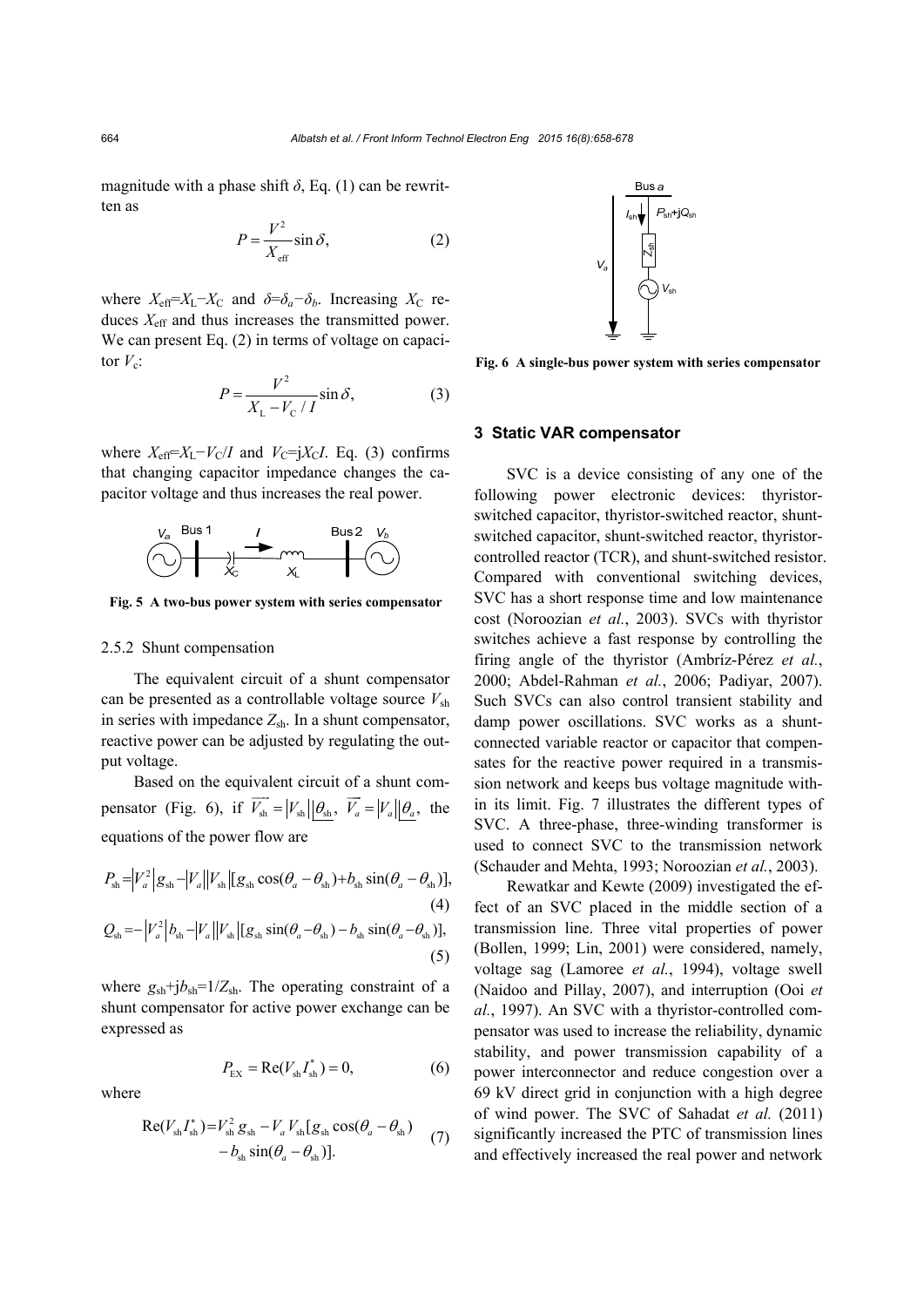

**Fig. 7 Configurations of different types of SVC**

bus voltage under fault conditions. The effects of SVC on improving transfer capability and controlling line power flow in power systems were analyzed by Komoni *et al.* (2010). The Kosovo power system was examined and developed in PSS/E32. Simulations were conducted for steady-state conditions. A proportional–integral (PI) controller was used as a control tool. SVCs in two typical buses increased the PTC of the power line and the bus voltage.

The feasibility of installing FACTS devices in southeastern Romania was examined by Bulac *et al.* (2009). A steady-state SVC model and an algorithm designed using Power Flow Analysis and Control (PFAC) software were proposed. Static and dynamic analyses of the SVC revealed the improved overall dynamic performance of the power system. Artificial intelligence (AI) methods have been used by many researchers to enhance ATC through optimal placement of FACTS devices. However, the exact location and accurate parameters of FACTS controllers are difficult to determine because of complicated combinatorial optimization (Mori and Goto, 2000). To overcome this problem, Pham *et al.* (2006a; 2006b) proposed the bees algorithm, which was used by Idris *et al.* (2009b) to find an optimal location for the SVC to maximize ATC in a deregulated power system. The proposed algorithm effectively maximized the ATC.

Another AI method, particle swarm optimization (Kennedy and Eberhart, 1995; Venter and Sobieszczanski-Sobieski, 2003; Moraglio *et al.*, 2007), was proposed to solve the multi-objective optimization of minimizing power loss and maximizing TTC with system constraints, such as power balance, voltage limits, and line thermal limits (Chansareewittaya and Jirapong, 2010; Rao and Kumar, 2011). Constraints were handled by using the penalty function of Parsopoulos and Vrahatis (2002). An SVC with optimal location and rating reduces real power losses and increases TTC compared with a non-SVC case. GA and EP (Yang *et al.*, 1996; Yuryevich and Wong, 1999) were used to determine the optimal location of an SVC discussed by Cai *et al.* (2004) and Ongsakul and Jirapong (2005). Optimally placing an SVC using both algorithms increases TTC significantly. Conventional heuristic methods have high CPU time. To solve this problem, Chansareewittaya and Jirapong (2012) proposed a hybrid model of the TS (Burke *et al.*, 1999; Bhasaputra and Ongsakul, 2002) and SA (van Laarhoven and Aarts, 1987; Goffe *et al.*, 1994) algorithms, TSSA. This hybrid model was used to determine the optimal number, locations, and parameter settings of SVCs in a power system to transfer maximum power and reduce real power loss. TSSA significantly enhances TTC with less CPU time and outperforms EP. Installing FACTS devices enriches both single-area and multi-area ATC. Manikandan *et al.* (2011) analyzed the sustainability and technical advantages of enriching single- and multi-area ATC by using an SVC in a single device and in three multi-type similar and different device combinations. Another optimization tool was used by Madhusudhanarao *et al.* (2010) and Vara Prasad *et al.* (2011) to find the location and control the parameters of an SVC based on a real-code genetic algorithm (RGA) (Xiong *et al.*, 2004; Tsoulos, 2008). Properly installing SVCs improves not only the voltage profile but also the ATC. Nagalakshmi and Kamaraj (2012) used PSO, differential evolution (DE) (Price *et al.*, 2005; Qin *et al.*, 2009), and composite differential evolution (CoDE) (Zheng and Wang, 2011) algorithms to improve the loadability in transmission networks. The performances of PSO, DE, and CoDE were compared to determine their effect on enhancing loadability with SVC. DE is more effective, easier to use, more robust, and exhibits faster convergence and shorter CPU time in enhancing loadability. Using CoDE, a variant of DE, enhances loadability more significantly because it resolves the problem faster than classical DE.

Hybrid mutation particle swarm optimization (HMPSO) (Zhong *et al.*, 2008) for improved ATC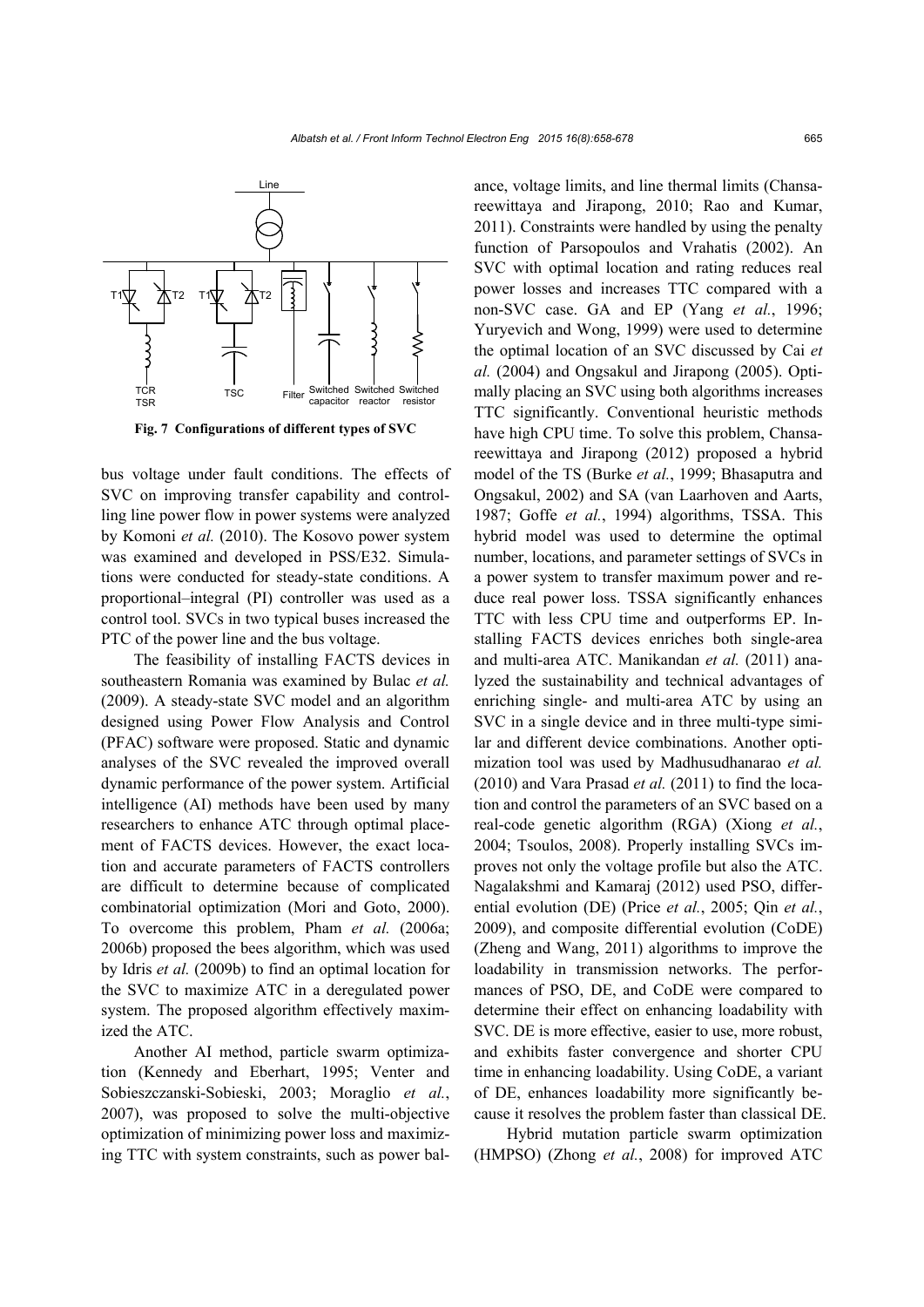estimation as a decision criterion was proposed by Farahmand *et al.* (2012). HMPSO combines fuzzy logic (Klir and Yuan, 1995; Elsayed *et al.*, 2013; Albatsh *et al.*, 2014) and the analytical hierarchy process (AHP) (Partovi *et al.*, 1990; Handfield *et al.*, 2002) to model the qualification of each problem objective (Saaty, 1977) and prioritize the objectives. It was implemented by using repeated power flow (RPF) (Chiang *et al.*, 1995) with respect to line thermal and voltage stability limits, and was found to be the most promising approach. ATC can be enhanced significantly through prudent use of FACTS devices.

#### **4 Thyristor controlled series compensator**

TCSC is a series FACTS controller used to provide series compensation for transmission line impedance in a continuous, swift, and controllable way. TCSC has great potential for increasing ATC through the transmission line. Features such as automatic control of the thyristor have been integrated into TCSC. Therefore, TCSC can be employed to enhance transient stability, mitigate SSR, and damp power oscillations (Perkins and Iravani, 1997; Kakimoto and Phongphanphanee, 2003; Pilotto *et al.*, 2003; Jovcic and Pillai, 2005). Fig. 8 shows a schematic diagram of a TCSC (Del Rosso *et al.*, 2003), in which a TCR is connected in parallel to a fixed series capacitor.



**Fig. 8 Block diagram of TCSC**

Naik *et al.* (2010) and Srinu Naik *et al.* (2010) used a method based on an Mvar-corrected MW limit to improve ATC by using a TCSC. This method accounted for changes in reactive power flow through the line to calculate ATC. The limit of real power transfer was determined by solving the base cases. ATC was significantly improved.

PTC was enhanced by Yang *et al.* (1996) and Yuryevich and Wong (1999) by selecting an optimal maximum number of FACTS devices using EP. The same objective was achieved by Chansareewittaya and Jirapong (2011) not only by optimally locating the TCSC, but also by setting its parameters using search space management. Split search space management helped to minimize the operating point interval of the FACTS controller. Using EP and split search space management for TCSC increases the PTC of the system to a promising value. Manikandan (2010) analyzed ATC boosting with a TCSC, and determined the optimal location and parameters of TCSC using PSO and GA. ATC was significantly enhanced by TCSC. The CPU execution time required by PSO to improve ATC was shorter than that required by GA.

An optimization kit which combines GA and RGA (Xiong *et al.*, 2004; Tsoulos, 2008) was used by Vara Prasad *et al.* (2011) to enhance ATC by determining both the optimal location and control parameters of TCSC. RGA effectively determines the optimal location of TCSCs by considering the aim of ATC enhancement. A statistical analysis was conducted by Manohar and Amarnath (2012) to reduce active power losses by implementing a TCSC to enhance ATC. Placing TCSC on the line in a direct and simple way reduces losses and enhances ATC. By minimizing active power losses using a TCSC, Rashed *et al.* (2012) achieved optimum ATC. DE (Price *et al.*, 2005; Qin *et al.*, 2009) and GA were used to determine the optimal location and parameter settings of TCSC.

Khaburi and Haghifam (2010) used a probabilistic analysis to analyze the effect of a TCSC on enhancing TTC. TTC was calculated by employing the RPF method (Chiang *et al.*, 1995). The performance of the proposed algorithm was evaluated against the IEEE Reliability Test System (Subcommittee, 1979). The algorithm robustly enhanced TTC.

GA was used by Alabduljabbar and Milanović (2010) to find the optimal location of a TCSC. The objective functions in this algorithm were based on cost functions, including installation and maintenance cost, the cost of both active and reactive power, and the cost of FACTS devices. The TCSC significantly increased ATC by reducing the generation cost of both real and reactive power. Sensitivity analysis (Saltelli *et al.*, 2000) was implemented by Rashidinejad *et al.* (2008) in steady-state conditions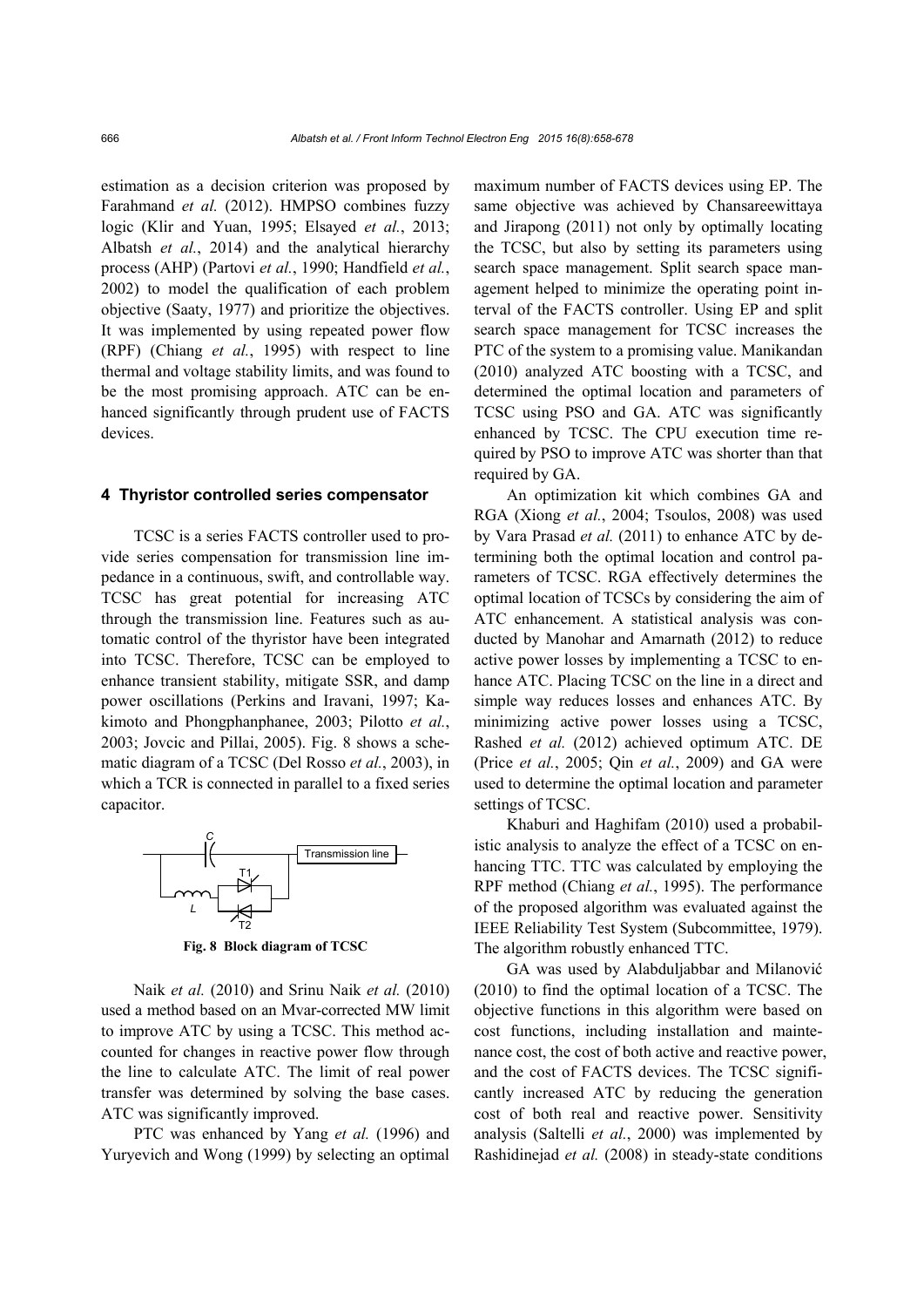to enhance ATC with respect to control parameters by using a TCSC. These parameters were optimized through a hybrid heuristic approach of AHP, fuzzy logic (Klir and Yuan, 1995), and RGA. ATC was improved when TCSC was connected to the line.

Farahmand *et al.* (2012) proposed a novel HMPSO method (Zhong *et al.*, 2008) consisting of standard PSO, fuzzy logic, and AHP to enhance ATC using a TCSC. The novel HMPSO method can be employed to significantly enhance ATC by using TCSC precisely. Arzani *et al.* (2008) and Chawla *et al.* (2009) discussed the optimized use of a TCSC to improve ATC. The principle of transmission line reactance compensation was employed to enhance network ATC. Installing a TCSC improved ATC by 15.3%.

Many studies on SVC have also employed a TCSC to enhance ATC using different artificial techniques. Idris *et al.* (2009a; 2009b) and Manikandan *et al.* (2011) determined the optimal locations of both devices using the bees algorithm, while Chansareewittaya and Jirapong (2010) and Nagalakshmi and Kamaraj (2012) used the PSO algorithm to find the optimal location of UPFC. TSSA was used by Chansareewittaya and Jirapong (2012) along with search space management to determine the optimal location and the number of TCSCs, which thus enhances PTC. Nagalakshmi and Kamaraj (2012) proposed to enhance ATC using both DE and CoDE.

# **5 Thyristor controller phase shifting transformer**

TCPST is a FACTS device that can modify the phase angle between bus voltages and the magnitude of series injected variable voltage to enhance power flow. Regulating power flow reduces low-frequency oscillations (Abido, 1999; Hashmani *et al.*, 2001). TCPST can also provide series compensation to increase system stability by speeding up the response of the phase shifter. TCPST can control the frequency positively if it is connected in series with the tie-line (Abraham *et al.*, 2007). TCPST can easily alter the conventional power system stabilizer (PSS) (Wang *et al.*, 1997). The basic construction of a TCPST is as shown in Fig. 9.



As a conventional thyristor-switched capacitor/ reactor (Paserba, 2003), TCPST is less popular than SVC and TCSC (Fig. 3). Research on this controller for ATC enhancement has been limited. In most studies TCPST was used only for comparison with other controllers. Idris *et al.* (2009b), for instance, used the bees algorithm to find the best location of TCPST, SVC, and TCSC for enhancing ATC. Based on the thermal, voltage, and operational limits of FACTS controllers, the RPF algorithm was used to find the most feasible ATC of a system (Grijalva and Sauer, 1999). The rates of ATC enhancement of all devices were higher with the bees algorithm than with GA. Alabduljabbar and Milanović (2010) placed TCPST optimally in a multi-machine power system to enhance ATC. To perform allocation, optimal power flow and GA-based AI techniques were manipulated. Nagalakshmi and Kamaraj (2012) compared the ability of PSO, DE, and CoDE to enhance the ATC of power systems with TCPST.

#### **6 Static synchronous series compensator**

SSSC is an advanced controlled series compensator which functions as a controllable voltage source. It is connected through a transformer in series with a transmission line. SSSC mainly injects voltage with a variable magnitude quadrature with the line current to compensate for voltage drop in the transmission network (Sen, 1998; Zheng *et al.*, 2013). In steady-state operation, SSSC transfers both reactive and real power within the power system network. As SSSC has its own DC capacitor, it does not draw reactive power from the transmission network, which enables it to control active and reactive power and regulate bus voltage. The basic construction of an SSSC is as shown in Fig. 10. Fig. 11 illustrates the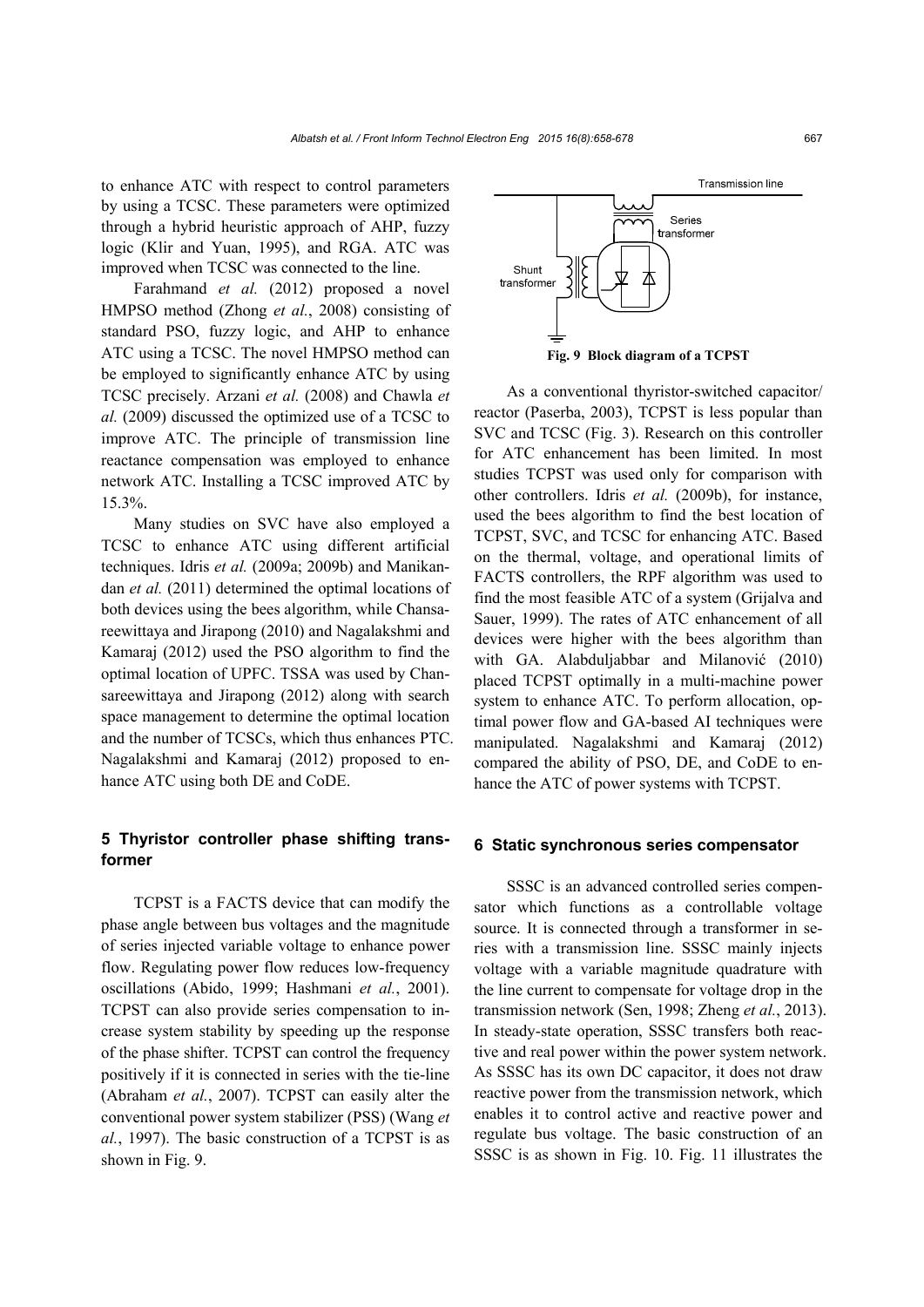equivalent circuit of SSSC, which combines voltage source  $V_c$ , transmission line resistance  $r$ , and reactance  $x_1$ . If the DC side has no energy source and the losses of the converter are neglected, the real power in steady-state operation can be expressed as

$$
Re(V_cI^*)=0,
$$
\n(8)

where  $V_c$  is in quadrature with *I*. When  $V_c$  lags *I* by 90°, the operation is capacitive. Thus, the current in the transmission line and therefore the active power are increased. However, when  $V_c$  leads *I* by 90 $\degree$ , the operation is inductive, and the current and active power are reduced.



**Fig. 10 Basic schematic of an SSSC**



**Fig. 11 Equivalent circuit of an SSSC**

A series-connected FACTS controller SSSC was used by Nimje *et al.* (2011) to enhance PTC along with the required active and reactive power flow through a transmission line. PTC was enhanced at an injected voltage magnitude of 0.2 p.u. within an angle variation of 0° to 90°.

Zhang and Zhang (2006) used a new power injection SSSC model to analyze power flow. This model includes the complex impedance of the series coupling transformer and the charging susceptance of the line. Because SSSC has multi-control capability, it was used by Iwamoto and Tamura (1981) to enhance ATC, and power flow was calculated using the Newton-Raphson method. To maximize ATC, an exhaustive analysis based on the DC load flow method was presented by Menniti *et al.* (2006) to find the optimal location for an SSSC. Suitable lines for SSSC placement were determined by obtaining a

merit order list with respect to the maximum load increase.

Ajami and Armaghan (2013) used an SSSC to relieve the congestion of transmission lines and thus maximize the ATC between desired network buses. The harmony search (HS) algorithm (Mahdavi *et al.*, 2007) incorporated in a new method was employed to confine the number of lines to speed up convergence. The PSO algorithm was also used for optimization. The results of the HS algorithm were compared with those of the PSO algorithm to determine the effectiveness of the proposed method in locating and sizing optimization problems.

Other studies on SSSC (Esmaeili and Esmaeili, 2012; Kumar and Kumar, 2013) are discussed in the next two sections along with UPFC and STATCOM.

## **7 Static synchronous compensator**

# **7.1 Operating principles of STATCOM**

A STATCOM is composed of a selfcommutated switching power converter, a coupling transformer connected in parallel to the transmission line, and a DC link. The construction of a STAT-COM is as illustrated in Fig. 12. STATCOM controls its current magnitude and impedance, and the voltage magnitude of the source and remote bus. It also provides reactive power and controls active power flow, thereby improving the PTC of congested transmission lines (Shakarami and Kazemi, 2010).



**Fig. 12 A two-bus transmission network with STATCOM**

The exchange of real power between the transmission network and the STATCOM can be neglected in steady-state analysis. Thus, only reactive power can be exchanged between them (Zhang *et al.*, 2004).

#### **7.2 Enhancing ATC using STATCOM**

Power transfer distribution factors (PTDFs)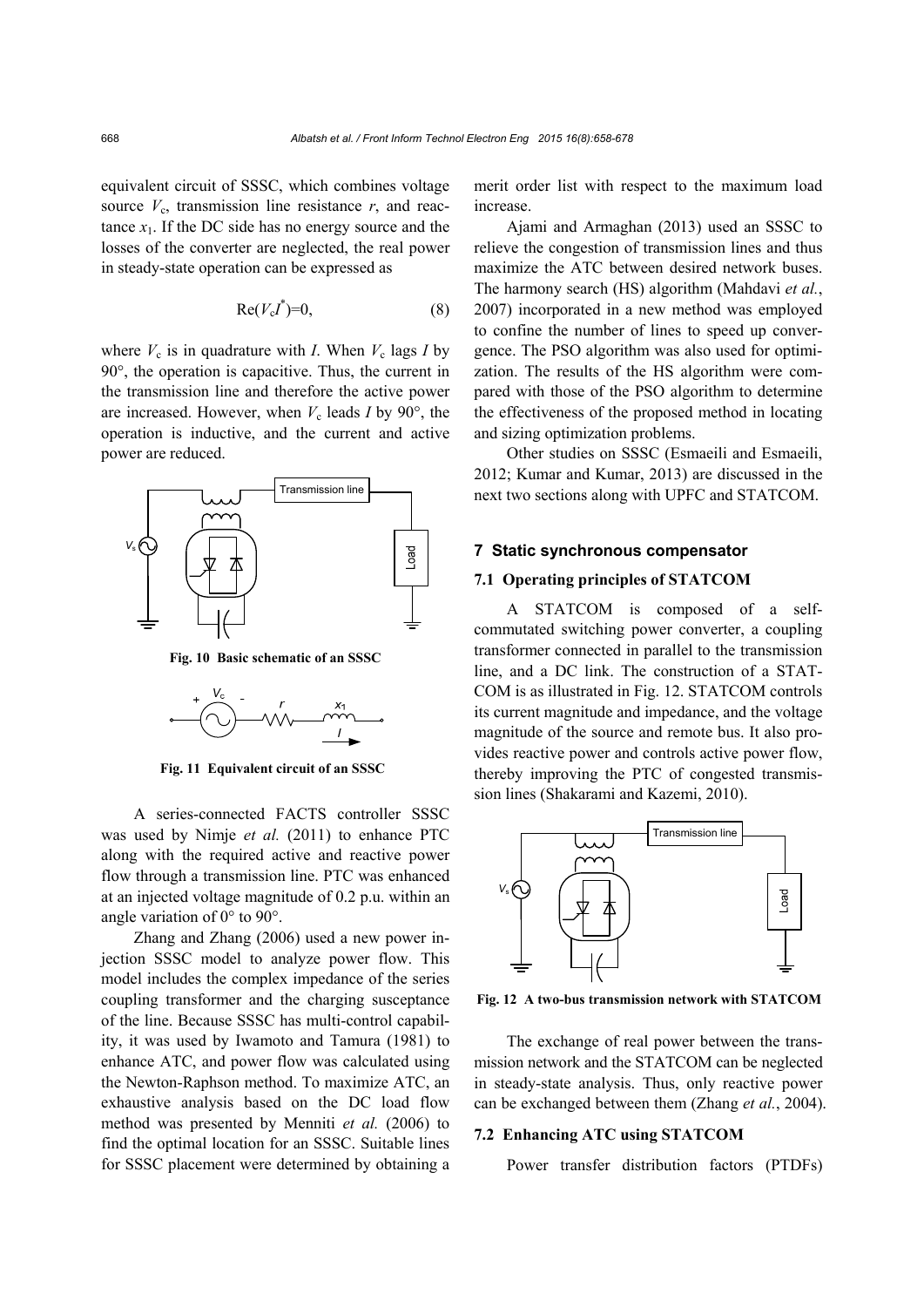were used by Kumar and Kumar (2013) and sensitivity analysis by Jain *et al.* (2009) to increase ATC using a STATCOM for bilateral and simultaneous/ multi-transaction cases with and without line contingency cases. Both methods provided accurate dynamic ATC values when a STATCOM was connected to the line. Static ATC was slightly increased by optimally placing a STATCOM based on the above methods.

A new control framework using the properties of the single-input two-output feedback system was developed for VSC (Jain *et al.*, 2009). This new control technique enables a STATCOM to adjust active power transfer by using angle control rather than pulse-width modulation (Trzynadlowski *et al.*, 1994; Holmes and Lipo, 2003). The possibility of increasing PTC and controlling line power flow in the Kosovo power system by using a STATCOM was investigated by Komoni *et al.* (2010) through a simulation in PSS/E 32. The results of the simulation showed that using a STATCOM increases PTC and controls line power flow in the power system. Another study used transmission line parameters from the Indore–Itarsi transmission corridor (Chawla *et al.*, 2009) to enhance PTC using a STATCOM and simulated them in the MATLAB Sim Power System. A 48-pulse STATCOM was placed at the center of a transmission system by Singh and Saha (2008) to enhance the PTC of the line. PI controllers were used where system parameters were processed through the *d*-*q* axis reference frame. The results of the simulation showed that the PTC of the transmission network was enhanced.

An effective method for sizing and locating a STATCOM to improve TTC was discussed by Esmaeili and Esmaeili (2012). This method aims to increase TTC, reduce line congestion, and minimize losses for optimization. Optimization was performed using the HS algorithm. The results of the HS algorithm were compared with those of PSO and GA. HS had a better convergence rate and greater accuracy than GA or PSO.

# **8 Unified power flow controller**

UPFC is a versatile FACTS device because it can individually or sequentially control all power system network parameters, including voltage amplitude, line impedance, and phase angle. UPFC consists of a STATCOM and an SSSC connected back to back through a DC link capacitor (Fig. 13). STATCOM is a controllable current source, whereas SSSC acts as a controllable voltage source (Albatsh *et al.*, 2015c). STATCOM is connected to the AC system in parallel through a three-phase transformer and mainly generates the real power to be consumed by SSSC. Moreover, STATCOM supports the transmission network with reactive power compensation. SSSC is also connected to the transmission line via a transformer, but in series. SSSC compensates for voltage drops in the transmission network by injecting an AC voltage with controllable phase and magnitude, thereby improving active and reactive power transmission. Active power can be exchanged between STATCOM and SSSC via the DC link capacitor. Each converter can also exchange reactive power independently at its terminal (Papic *et al.*, 1997; Sen and Stacey, 1998; Huang *et al.*, 2000).



**Fig. 13 A schematic diagram of a UPFC**

Omoigui *et al.* (2008) analyzed a simplified steady-state model of a multi-terminal UPFC (Fardanesh, 2004; Vasquez-Arnez and Zanetta, 2008) to control both real and reactive power flows through the network. A rotating *d*-*q* axis framework controller was used to obtain a time-invariant equation that describes the system. The simulation results confirm that a multi-terminal UPFC is a promising real and reactive power flow controller in transmission lines.

Chengaiah and Satyanarayana (2012) developed a new steady-state UPFC model with both its shunt and series controllers employed to solve operating constraint violations. The Newton–Raphson method was used to solve the power flow problem. Both voltage and power improved significantly when UPFC was connected to the system.

A method for increasing ATC by using a UPFC was presented by Takasaki (2006) for different power system models. The performance of the UPFC was compared with that of a PSS (Chung *et al.*, 2002;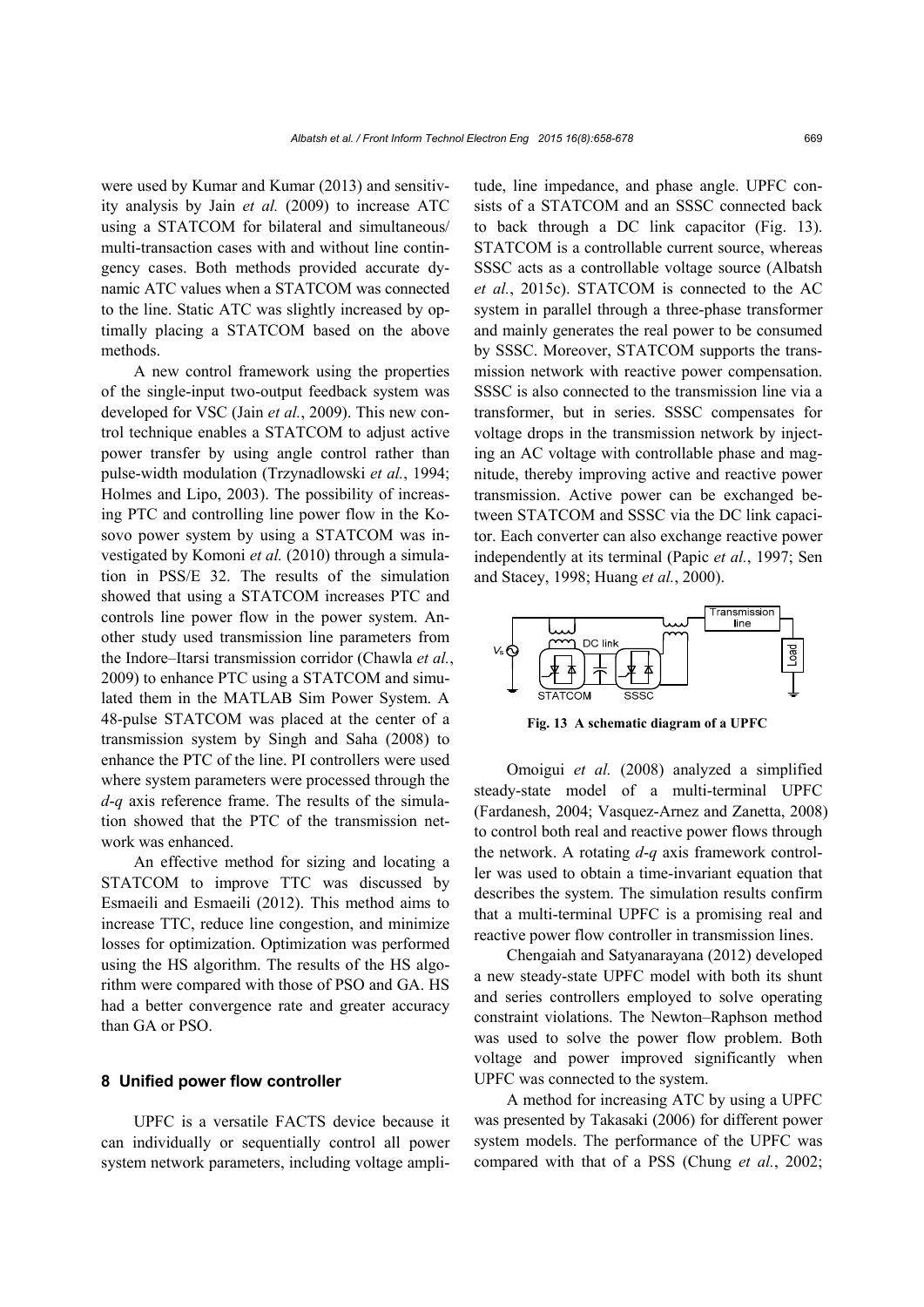Hashemi *et al.*, 2012). A combined UPFC and generator PSS was also employed to enhance ATC. This combination significantly enhanced ATC stability.

A comprehensive analysis to improve the PTC of transmission lines using UPFC was presented by Ramesh and Laxmi (2012). A new UPFC control scheme was described for overcoming the limitations of the conventional control scheme, such as the damping of real and reactive power and the attenuation of power fluctuation. Installing UPFC increased PTC and reduced the magnitude of fault current and excitation voltage oscillations.

UPFC and the Sen transformer (ST) were compared by Kumar and Kumar (2012) in terms of enhancing ATC by using an approach based on optimal power flow, for both multi-transaction and bilateraltransaction environments with intact and contingency cases. A model was created to observe the impact of ZIP load (Grigsby, 2012) and compared with the optimal power flow (OPF) model. ATC increased with both UPFC and ST for all transactions in line contingency and intact cases. Some studies have used AI techniques to enhance ATC using UPFC. A PSO-based algorithm was used by Chansareewittaya and Jirapong (2010) and Manikandan *et al.* (2011) to determine the optimal locations, types, and parameter settings of UPFC to enhance PTC and reduce power losses. The results were compared with those of the EP algorithm to determine the efficiency of UPFC.

Esmaeili and Esmaeili (2012) used HS, which has good convergence and accuracy, to improve TTC and reduce line congestion and total power loss. An AHP was used to obtain the priority vector for each alternative. The performance of the proposed method was compared with those of GA and PSO. Simulation results indicated that the proposed algorithm outperformed the other two algorithms.

The optimal location of FACTS devices, including UPFC, was investigated by Kumar and Kumar (2013) based on the variation pattern of PTDFs (Sookananta *et al.*, 2007) obtained from the Newton-Raphson load flow approach for bilateral and simultaneous/multi-transaction cases with and without line contingency cases. The FACTS devices enhanced ATC in all transaction cases and line contingencies.

A method for improving transient stability using the UPFC was proposed by Masuta and Yokoyama (2006). This method involves conducting an OPF to enhance ATC. ATC calculation accounted for both transient and steady-state stability constraints. The OPF problem was formulated to optimize the size of the UPFC inverters. A gain-phase compensation controller, such as a PSS-type, was used by Motoki and Yokoyama (2004) to improve steady-state stability. Transient stability was enhanced by an appropriate tuning of the PI controller parameter  $(K_n)$ .

Cai *et al.* (2002) discussed the proper installation of a UPFC in a system with parallel transmission lines. UPFC should always be placed on lines with higher impedance because losses in these lines are greater than in other lines. Such an installation increases the total PTC. Sawhney and Jeyasurya (2004) employed a UPFC to increase ATC. The Newton-Raphson load flow method was used to calculate ATC. The results were verified through a continuous power flow program (Shirmohammadi *et al*., 1988). Power transfer was enhanced by properly allocating UPFC.

A cross-coupled controller was implemented by Basu (2011) and Chansareewittaya and Jirapong (2011) to increase PTC in the transmission line by considering the variation of the power system parameters. The disadvantage of previous methods was that they did not consider the dynamic performance of the DC link capacitor in the implementation of the controllers. Kannan *et al.* (2004) proposed the use of another controller for UPFC based on coordination control of real and reactive powers and considered the dynamics of the DC capacitor.

Fuzzy logic based UPFC has been implemented in PSCAD software to increase PTC in transmission lines (Ahmad *et al.*, 2014c).

#### **9 Critical analysis**

Based on this review of major FACTS controllers and their effect on ATC and PTC, we summarize the features of each controller in Table 3. Some remarks about the behavior of different FACTS controllers are also included. Based on this critical analysis, we conclude that research on using *d*-*q* transformation, artificial neural networks, and fuzzy logic controllers to increase ATC and PTC has been insufficient. The combination of neural network and the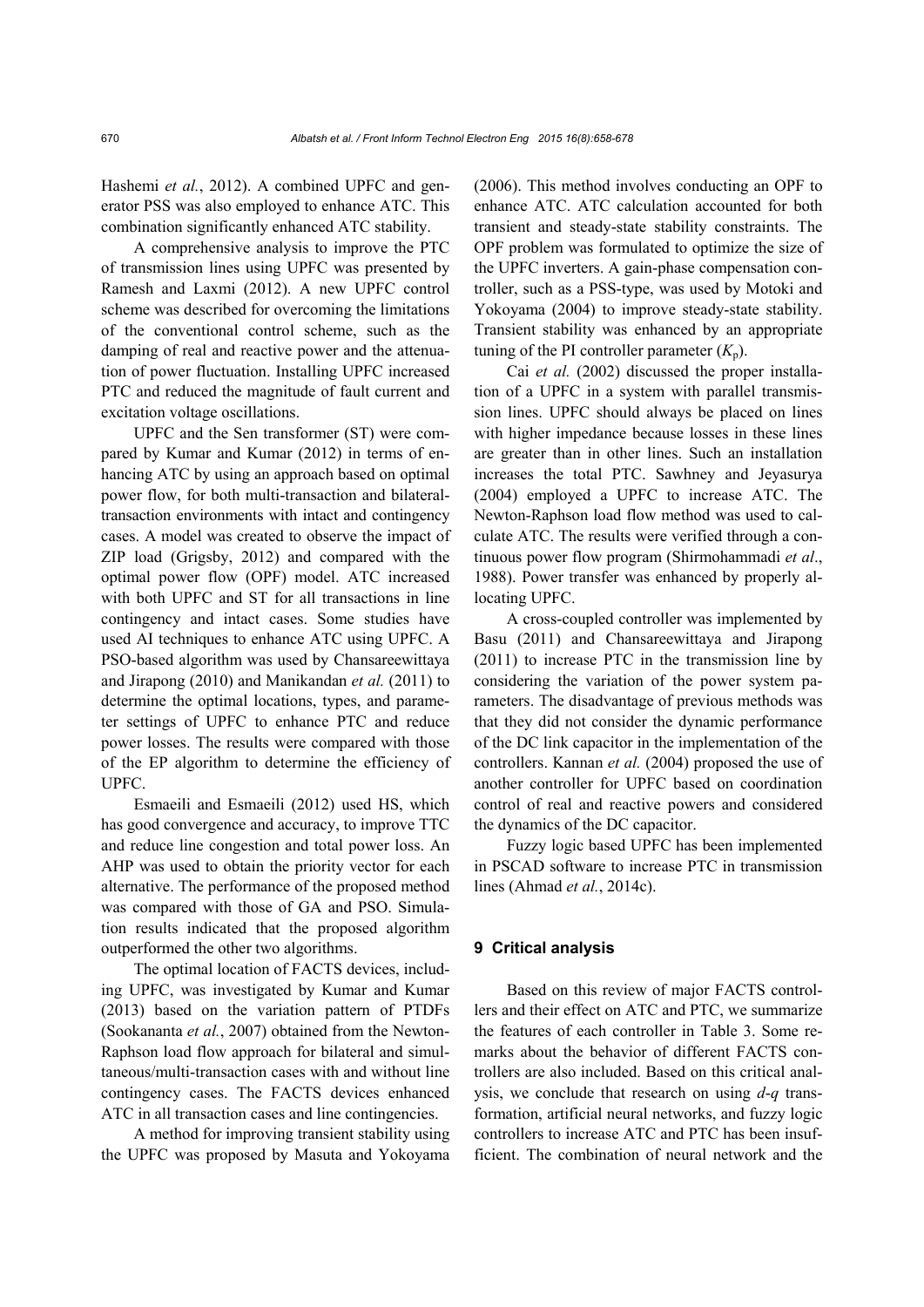| No. | <b>FACTS</b><br>device | Controller                  | Feature                                                                                                                                                                      | Remark                                                                                                                                                                                                 | Reference                                                            |
|-----|------------------------|-----------------------------|------------------------------------------------------------------------------------------------------------------------------------------------------------------------------|--------------------------------------------------------------------------------------------------------------------------------------------------------------------------------------------------------|----------------------------------------------------------------------|
| 1   | <b>SVC</b>             | PI controller<br><b>BEE</b> | Reduces the steady-state error be-<br>tween the measured and reference<br>signals<br>Finds the optimal solution of the<br>power system parameters and can                    | Steady-state calculation has been analyzed<br>to show the impact of SVC on power<br>system performance improvement<br>The bees algorithm has a remarkable<br>robustness in terms of speed of optimiza- | Komoni et al., 2010<br>Idris et al., 2009b;<br>2010                  |
|     |                        | <b>PSO</b>                  | be used in nonlinear integer<br>optimization<br>Increases real power and reduces<br>CPU time                                                                                 | tion and accuracy, which helps to maxim-<br>ize the ATC<br>Optimal placement of SVC using PSO has<br>resulted in a reduction in real power losses<br>and enhanced the power transfer capability        | Chansareewittaya<br>and Jirapong,<br>2010; Rao and<br>Kumar, 2011    |
|     |                        | GA, RGA, and<br>EP          | Incremental improvement in PTC,<br>improves voltage profile and ATC<br>with high CPU time                                                                                    | The GA, RGA, and EP algorithms have<br>been used to determine the optimal loca-<br>tion of SVC, which enhances the power                                                                               | Cai et al., 2004                                                     |
|     |                        | <b>TSSA</b>                 | Requires less CPU time and performs<br>better than GA and EP algorithms                                                                                                      | system performance<br>SVC based hybrid TSSA increases the<br>power transfer capability of the power<br>system network                                                                                  | Chansareewittaya<br>and Jirapong, 2012                               |
|     |                        | DE                          | DE is more effective than PSO and<br>CoDE, is easy to use, has fast con-<br>vergence capability, and takes less<br>CPU time                                                  | DE is a robust algorithm with accurate<br>assessment for increasing loadability in<br>transmission systems with SVC                                                                                    | Nagalakshmi and<br>Kamaraj, 2012                                     |
|     |                        | <b>HMPSO</b>                | Improves the estimation of ATC with<br>respect to line thermal and voltage<br>stability limits                                                                               | HMPSO has been used to determine the<br>best location of SVC, which results in<br>ATC improvement                                                                                                      | Farahmand et al.,<br>2012                                            |
| 2   | <b>TCSC</b>            | GA and RGA                  | Used to determine the optimal place-<br>ment, the controlling parameter, and<br>settings of TCSC but with high CPU<br>time                                                   | The results proved that ATC has been<br>maximized and the voltage profile im-<br>proved with TCSC based GA and RGA<br>algorithms                                                                       | Alabduljabbar and<br>Milanović, 2010;<br>Vara Prasad et al.,<br>2011 |
|     |                        | EP                          | Efficient and reliable algorithm for<br>solving the optimal power flow<br>(OPF) problem, thereby improving<br>ATC                                                            | Provides robust power system operations;<br>consequently, the accurate operating state<br>can be determined                                                                                            | Yang et al., 1996;<br>Yuryevich and<br>Wong, 1999                    |
|     |                        | <b>PSO</b>                  | Has potential to enhance ATC with<br>minimum execution time                                                                                                                  | PSO based TCSC can boost the power<br>transfer capability, thereby improving<br>transmission services of the electricity<br>market                                                                     | Manikandan, 2010                                                     |
|     |                        | DE                          | Places TCSC in the transmission line<br>such that minimum system losses<br>would be obtained with optimum<br>ATC                                                             | The DE algorithm based TCSC has been<br>helpful for finding the optimal location of<br>TCSC, which minimizes the power losses<br>and increases ATC in the transmission<br>network                      | Rashed et al., 2012                                                  |
|     |                        | approach of<br>AHP, fuzzy   | Hybrid heuristic Finds the optimal location of TCSC<br>with lower investment cost and<br>better ATC enhancement compared<br>logic, and RGA to PSO, GA, EP, and DE algorithms | The proposed method based TCSC offers a<br>significant increase in ATC and system<br>flexibility and decrease in environmental<br>impacts and cost                                                     | Rashidinejad et al.,<br>2008                                         |
|     |                        | TSSA                        | Performs better than PSO, DE, and<br>CoDE in improving ATC                                                                                                                   | TSSA based TCSC improved the total<br>transfer capability and ATC                                                                                                                                      | Chansareewittaya<br>and Jirapong, 2012                               |
| 3   | <b>TCPST</b>           | <b>BEE</b>                  | Uses less CPU time compared to GA.<br>Also, the percentage of ATC en-<br>hancement with the bees algorithm<br>is higher than that with GA                                    | The bees optimization algorithm based<br>allocation of TCPST resulted in enhanced<br>ATC of the power network                                                                                          | Idris et al., 2009b                                                  |
|     |                        | PSO, DE, and<br>CoDE        | Optimizes ATC considering the<br>thermal limit, voltage and opera-<br>tional limits of TCPST                                                                                 | The DE algorithm proved more effective<br>and accurate with less computation time<br>for increasing the loadability in transmis-<br>sion networks compared with PSO and<br>CoDE                        | Nagalakshmi and<br>Kamaraj, 2012                                     |
|     |                        | Maximum load                | Multi-control capability in solving<br>increase (MLI) the problem of ATC enhancement                                                                                         | Based on the MLI concept, the best location<br>of SSSC is determined, which increases<br>ATC up to the maximum limit                                                                                   | Menniti et al., 2006                                                 |
|     | <b>SSSC</b>            | HS                          | This algorithm has better optimiza-<br>tion capability in terms of locating<br>and sizing SSSC than PSO                                                                      | HS algorithm based placement of SSSC<br>helps to improve ATC, which in turn<br>reduces the expansion cost of the trans-<br>mission network                                                             | Mahdavi et al.,<br>2007                                              |
|     |                        |                             |                                                                                                                                                                              |                                                                                                                                                                                                        |                                                                      |

**Table 3 Critical analysis of different FACTS controller on enhancing PTC and ATC** 

To be continued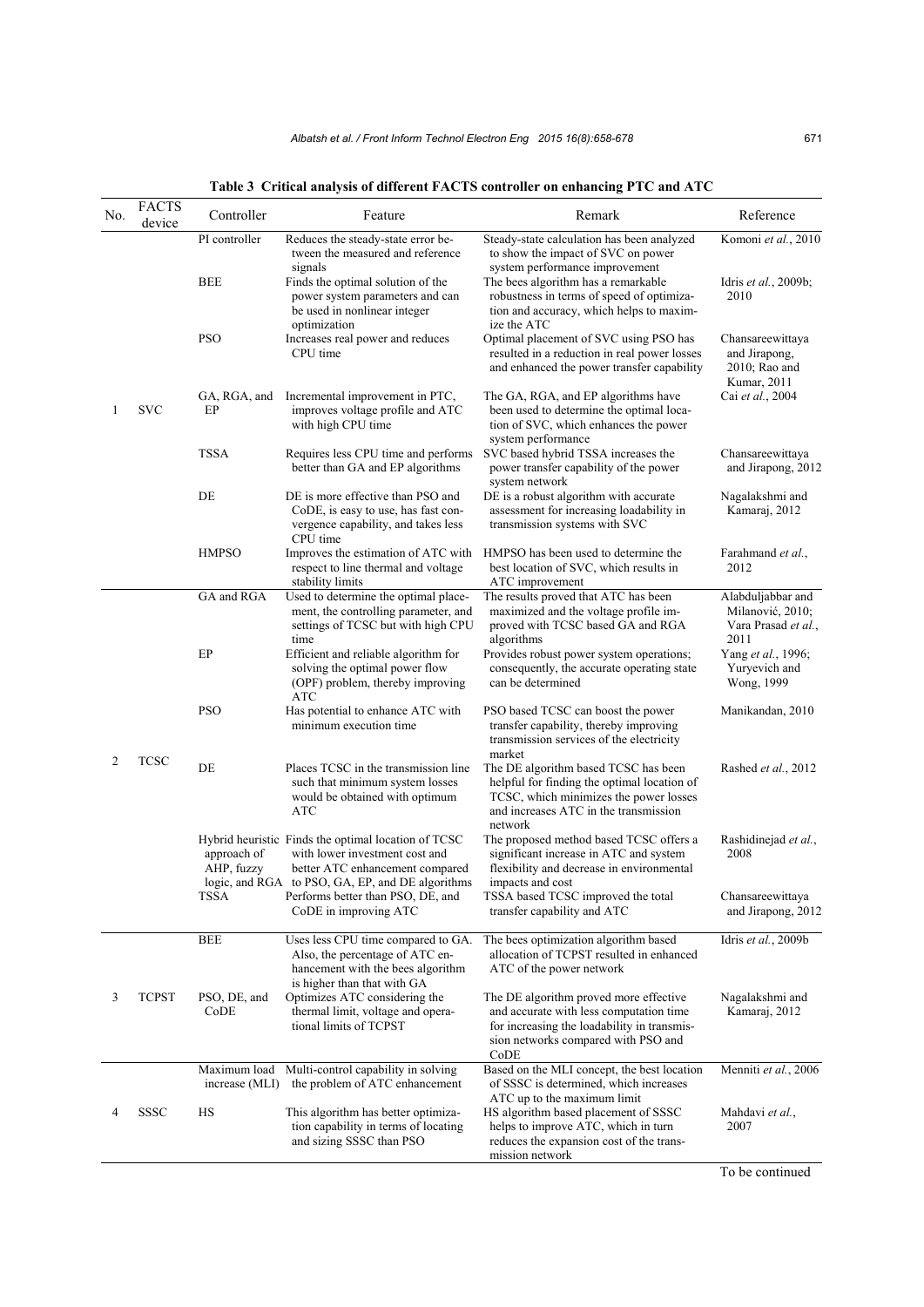|     | aviv J                 |                                                |                                                                                                                                                  |                                                                                                                                                                                                     |                                                                       |
|-----|------------------------|------------------------------------------------|--------------------------------------------------------------------------------------------------------------------------------------------------|-----------------------------------------------------------------------------------------------------------------------------------------------------------------------------------------------------|-----------------------------------------------------------------------|
| No. | <b>FACTS</b><br>device | Controller                                     | Feature                                                                                                                                          | Remark                                                                                                                                                                                              | Reference                                                             |
| 5   | <b>STATCOM</b>         | PTDF and sensi-<br>tivity analysis             | Provides accurate values of the<br>dynamic ATC                                                                                                   | ATC has been improved after the<br>placement of STATCOM using the<br>method described                                                                                                               | Jain et al., 2009;<br>Kumar and Kumar,<br>2013                        |
|     |                        | GTO-VSCs<br>topology with<br>the PI controller | Used to obtain higher voltage<br>gain in the mid-point of the<br>transmission line                                                               | Power transfer capability has been<br>increased by 10% in a 132 kV double<br>circuit line                                                                                                           | Singh and Saha,<br>2008                                               |
|     |                        | <b>HS</b>                                      | Increases TTC and minimizes<br>losses with a better conver-<br>gence rate and greater accuracy<br>than PSO and GA                                | HS algorithm based STATCOM ex-<br>hibited high performance in terms of<br>allocation and sizing of STATCOM<br>under normal and contingency oper-<br>ating conditions                                | Esmaeili and<br>Esmaeili, 2012                                        |
| 6   | <b>UPFC</b>            | $d$ -q transformation<br>technique             | Reduces the three AC quanti-<br>ties to two DC quantities, and<br>finds the reference signals of<br>the UPFC controller with less<br>computation | The results showed that the power<br>capacity of UPFC and the transmis-<br>sion line are important limiting<br>factors to be considered in practical<br>implementation of a transmission<br>network | Omoigui et al., 2008                                                  |
|     |                        | PSO, EP                                        | Determines the optimal loca-<br>tions, and parameter settings<br>of UPFC. PSO is more effi-<br>cient than EP in terms of<br>accuracy             | The proposed algorithms have signifi-<br>cantly boosted ATC in single- and<br>multi-area. Power transfer capability<br>has also increased                                                           | Chansareewittaya<br>and Jirapong,<br>2010; Manikandan<br>et al., 2011 |
|     |                        | AHP                                            | Outperforms other algorithms<br>such as PSO, EP, and GA in<br>terms of efficiency and CPU<br>time                                                | AHP algorithm based UPFC has had a<br>significant impact on increasing PTC,<br>decreasing line congestion, and re-<br>ducing power losses in transmission<br>networks                               | Esmaeili and<br>Esmaeili, 2012                                        |
|     |                        | <b>PTDF</b>                                    | Provides accurate dynamic<br><b>ATC</b> values                                                                                                   | The results obtained showed that ATC<br>has been increased in normal and line<br>contingency cases when UPFC is<br>connected to the network                                                         | Sookananta et al.,<br>2007; Kumar and<br>Kumar, 2013                  |
|     |                        | Cross-coupled<br>controller                    | Increases PTC in the transmis-<br>sion line by considering the<br>variation of the power system<br>parameters                                    | The disadvantage of this method is that<br>it does not consider the dynamic per-<br>formance of the DC link capacitor                                                                               | Basu, 2011;<br>Chansareewittaya<br>and Jirapong, 2011                 |
|     |                        | Coordination<br>control                        | The control of real and reactive<br>powers in the transmission<br>line                                                                           | In this control method, the dynamics<br>of the DC capacitor has been taken<br>into consideration                                                                                                    | Kannan et al., 2004                                                   |

fuzzy expert systems (i.e., neuro-fuzzy systems) has good potential for enhancing ATC by using different FACTS controllers. Moreover, several studies have focused on the steady-state model of FACTS devices. All these techniques, however, have adopted steadystate analysis of the FACTS controller, which is effective only for the planning and designing stage of power system networks. These models cannot be used to study real-time operation of power system networks. Therefore, it is essential to develop a dynamic model of FACTS devices so that the real-time analysis of power system networks can be conducted.

## **10 Conclusions**

We have presented an overview of FACTS devices and their classification, and reviewed studies of their applications and their use in enhancing ATC (from 1990 to 2012). The applications of FACTS devices in different countries by reputable companies, such as ABB and Siemens, were also reported.

The six major FACTS controllers and their basic structures and effects on enhancing ATC and PTC were examined. A critical analysis of various control techniques for the main FACTS controllers was tabulated to show their performance in improving ATC and PTC.

This survey will be helpful to researchers of ATC and PTC enhancement through the use of FACTS controllers.

#### **References**

ABB, 2012. Flexible Alternating Current Transmission Systems (FACTS). Available from http://www.abb.com/ FACTS.

Table 3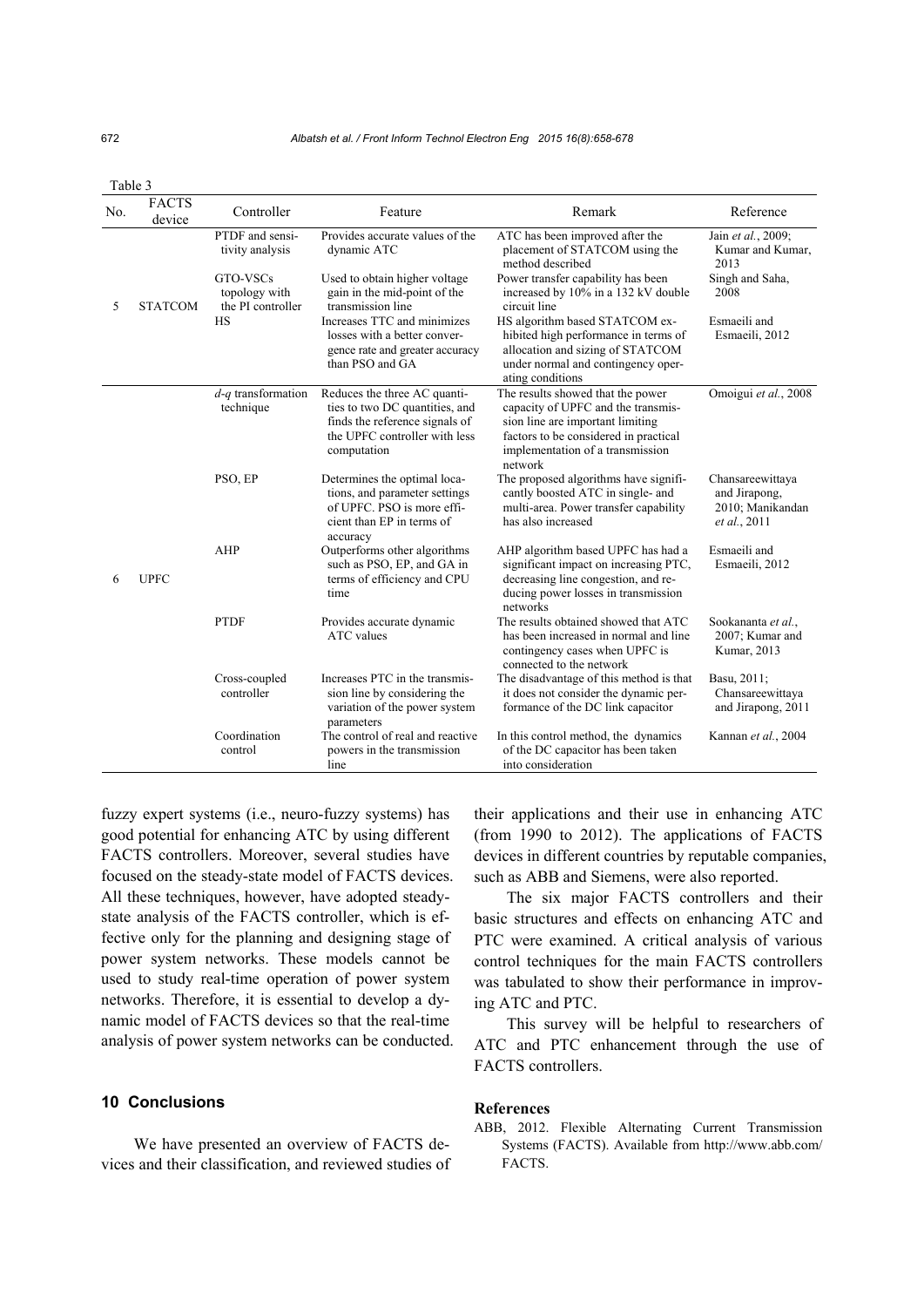- Abdel-Rahman, M.H., Youssef, F.M.H., Saber, A.A., 2006. New static var compensator control strategy and coordination with under-load tap changer. *IEEE Trans. Power Deliv.*, **21**(3):1630-1635. [doi:10.1109/TPWRD. 2005.858814]
- Abido, M.A., 1999. Thyristor controlled phase shifter based stabilizer design using simulated annealing algorithm. Proc. Int. Conf. on Electric Power Engineering, p.307- 312. [doi:10.1109/PTC.1999.826739]
- Abido, M.A., 2009. Power system stability enhancement using FACTS controllers: a review. *Arab. J. Sci. Eng.*, **34**(1B):153-172.
- Abraham, R.J., Das, D., Patra, A., 2007. Effect of TCPS on oscillations in tie-power and area frequencies in an interconnected hydrothermal power system. *IET Gener. Transm. Distr.*, **1**(4):632-639. [doi:10.1049/iet-gtd: 20060361]
- Acha, E., Fuerte-Esquivel, C.R., Ambríz-Pérez, H., *et al.*, 2004. FACTS: Modelling and Simulation in Power Networks. Wiley, UK.
- Acharya, N., Sode-Yome, A., Mithulananthan, N., 2005. Facts about flexible AC transmission systems (FACTS) controllers: practical installations and benefits. Proc. Australasian Universities Power Engineering Conf., p.533-538.
- Ahmad, S., Albatsh, F.M., Mekhilef, S., *et al.*, 2014a. A placement method of fuzzy based unified power flow controller to enhance voltage stability margin. Proc. 16th European Conf. on Power Electronics and Applications, p.1-10. [doi:10.1109/EPE.2014.6910863]
- Ahmad, S., Albatsh, F.M., Mekhilef, S., *et al*., 2014b. An approach to improve active power flow capability by using dynamic unified power flow controller. Proc. IEEE Innovative Smart Grid Technologies-Asia, p.249-254. [doi:10.1109/ISGT-Asia.2014.6873798]
- Ahmad, S., Albatsh, F.M., Mekhilef, S., *et al.*, 2014c. Fuzzy based controller for dynamic unified power flow controller to enhance power transfer capability. *Energy Conv. Manag.*, **79**:652-665. [doi:10.1016/j.enconman. 2013.12.042]
- Ahmad, S., Mekhilef, S., Albatsh, F.M., 2014d. Voltage stability improvement by placing unified power flow controller (UPFC) at suitable location in power system network. Proc. Saudi Arabia Smart Grid Conf., p.1-8.
- Ajami, A., Armaghan, M., 2013. A comparative study in power oscillation damping by STATCOM and SSSC based on the multiobjective PSO algorithm. *Turk. J. Electr. Eng. Comput. Sci.*, **21**:213-224. [doi:10.3906/elk-1106-5]
- Alabduljabbar, A.A., Milanović, J.V., 2010. Assessment of techno-economic contribution of FACTS devices to power system operation. *Electr. Power Syst. Res.*, **80**(10): 1247-1255. [doi:10.1016/j.epsr.2010.04.008]
- Albatsh, F., 2009. Multirate Ripple-Free Deadbeat Control. MS Thesis, Department of Electrical Engineering, Islamic University of Gaza, Gaza, Palestine.
- Albatsh, F.M., Ahmad, S., Mekhilef, S., *et al.*, 2014. D-Q model of fuzzy based UPFC to control power flow in transmission network. Proc. 7th IET Int. Conf. on Power Electronics, Machines and Drives, p.1-6. [doi:10.1049/ cp.2014.0397]
- Albatsh, F.M., Ahmad, S., Mekhilef, S., *et al*., 2015a. Dynamic power flow control for transmission lines using D-Q fuzzy based unified power flow controller. *Appl. Math. Inform. Sci.*, **9**(12):1-15.
- Albatsh, F.M., Ahmad, S., Mekhilef, S., *et al.*, 2015b. Optimal placement of unified power flow controllers to improve dynamic voltage stability using power system variable based voltage stability indices. *PLoS One*, **10**(4): 1-32. [doi:10.1371/journal.pone.0123802]
- Albatsh, F.M., Ahmad, S., Mekhilef, S., *et al*., 2015c. Power quality improvement in transmission network using fuzzy logic based unified power flow controller. Proc. IEEE Int. Conf. on Industrial Technology, p.1-6.
- Ambríz-Pérez, H., Acha, E., Fuerte-Esquivel, C.R., 2000. Advanced SVC models for Newton-Raphson load flow and Newton optimal power flow studies. *IEEE Trans. Power Syst.*, **15**(1):129-136. [doi:10.1109/59.852111]
- Arzani, A., Jazaeri, M., Alinejad-Beromi, Y., 2008. Available transfer capability enhancement using series FACTS devices in a designed multi-machine power system. Proc. 43rd Int. Universities Power Engineering Conf., p.1-6. [doi:10.1109/UPEC.2008.4651434]
- Asare, P., Diez, T., Galli, A., *et al*., 1994. An Overview of Flexible AC Transmission Systems. Technical Report, Department of Electrical and Computer Engineering, Purdue University, USA.
- Babu, A.V.N., Sivanagaraju, S., 2012. Assessment of available transfer capability for power system network with multi-line FACTS device. *Int. J. Electr. Eng.*, **5**(1):71-78.
- Bachmann, U., Berger, F., Reinisch, R., *et al*., 2002. Possibilities of multifunctional FACTS application in the European electric power system under the changing conditions of the liberalized electricity market. CIGRE Session, Germany.
- Basu, M., 2011. Multi-objective optimal power flow with FACTS devices. *Energy Conv. Manag.*, **52**(2):903-910. [doi:10.1016/j.enconman.2010.08.017]
- Bhasaputra, P., Ongsakul, W., 2002. Optimal power flow with multi-type of FACTS devices by hybrid TS/SA approach. Proc. IEEE Int. Conf. on Industrial Technology, **1**:285-290. [doi:10.1109/ICIT.2002.1189908]
- Bollen, M.H., 1999. Understanding Power Quality Problems: Voltage Sags and Interruptions. Wiley-IEEE Press, New York, USA.
- Bulac, C., Diaconu, C., Eremia, M., *et al*., 2009. Power transfer capacity enhancement using SVC. Proc. IEEE Bucharest PowerTech, p.1-5. [doi:10.1109/PTC.2009. 5281833]
- Burke, E., de Causmaecker, P., Berghe, G.V., 1999. A hybrid tabu search algorithm for the nurse rostering problem.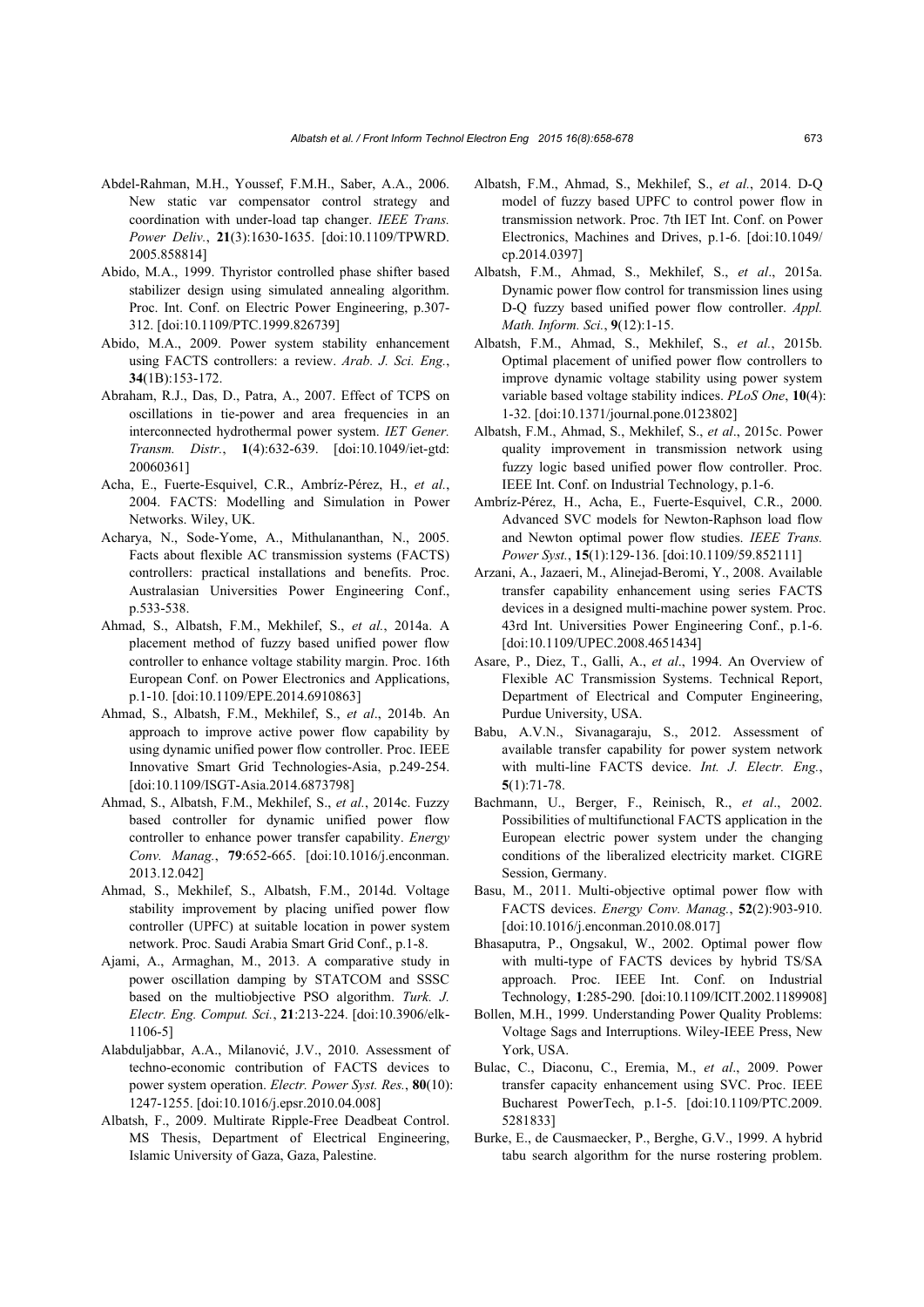Proc. 2nd Asia-Pacific Conf. on Simulated Evolution and Learning, p.187-194. [doi:10.1007/3-540-48873- 1\_25]

- Cai, H., Qu, Z., Gan, D., 2002. Determination of the power transfer capacity of a UPFC with consideration of the system and equipment constraints and of installation locations. *IEE Proc.-Gener. Transm. Distr.*, **149**(1):114- 120. [doi:10.1049/ip-gtd:20020002]
- Cai, L.J., Erlich, I., Stamtsis, G., 2004. Optimal choice and allocation of FACTS devices in deregulated electricity market using genetic algorithms. Proc. IEEE Power Systems Conf. and Exposition, p.201-207. [doi:10.1109/ PSCE.2004.1397562]
- Chansareewittaya, S., Jirapong, P., 2010. Power transfer capability enhancement with multitype FACTS controllers using particle swarm optimization. Proc. IEEE Region 10 Conf., p.42-47. [doi:10.1109/tencon. 2010.5685893]
- Chansareewittaya, S., Jirapong, P., 2011. Power transfer capability enhancement with optimal maximum number of FACTS controllers using evolutionary programming. Proc. 37th Annual Conf. on IEEE Industrial Electronics Society, p.4733-4738. [doi:10.1109/iecon.2011.6119996]
- Chansareewittaya, S., Jirapong, P., 2012. Total transfer capability enhancement with optimal number of FACTS controllers using hybrid TSSA. Proc. IEEE Southeastcon, p.1-7. [doi:10.1109/SECon.2012.6197079]
- Chawla, S., Garg, S., Ahuja, B., 2009. Optimal location of series-shunt FACTS device for transmission line compensation. Proc. Int. Conf. on Control, Automation, Communication and Energy Conservation, p.1-6.
- Chengaiah, C., Satyanarayana, R.V.S., 2012. Power flow assessment in transmission lines using Simulink model with UPFC. Proc. Int. Conf. on Computing, Electronics and Electrical Technologies, p.151-155. [doi:10.1109/ ICCEET.2012.6203778]
- Chiang, H.D., Flueck, A.J., Shah, K.S., *et al.*, 1995. CPFLOW: a practical tool for tracing power system steady-state stationary behavior due to load and generation variations. *IEEE Trans. Power Syst.*, **10**(2): 623-634. [doi:10.1109/59.387897]
- Chung, C.Y., Wang, K.W., Tse, C.T., *et al*., 2002. Powersystem stabilizer (PSS) design by probabilistic sensitivity indexes (PSIs). *IEEE Trans. Power Syst.*, **17**(3):688-693. [doi:10.1109/TPWRS.2002.800914]
- Del Rosso, A.D., Canizares, C.A., Dona, V.M., 2003. A study of TCSC controller design for power system stability improvement. *IEEE Trans. Power Syst.*, **18**:1487-1496.
- Eberhart, R., Kennedy, J., 1995. A new optimizer using particle swarm theory. Proc. 6th Int. Symp. on Micro Machine and Human Science, p.39-43.
- Eberhart, R.C., Shi, Y., 2001. Particle swarm optimization: developments, applications and resources. Proc. Congress on Evolutionary Computation, p.81-86. [doi:10. 1109/CEC.2001.934374]
- El-Sadek, M.Z., Dessouky, M.M., Mahmoud, G.A., *et al.*,

1997. Enhancement of steady-state voltage stability by static VAR compensators. *Electr. Power Syst. Res.*, **43**(3):179-185. [doi:10.1016/S0378-7796(97)01179-6]

- Elsayed, B.A., Hassan, M.A., Mekhilef, S., 2013. Decoupled third-order fuzzy sliding model control for cart-inverted pendulum system. *Appl. Math. Inform. Sci.*, **7**(1):193- 201.
- Esmaeili, A., Esmaeili, S., 2012. A new multiobjective optimal allocation of multitype FACTS devices for total transfer capability enhancement and improving line congestion using the harmony search algorithm. *Turk. J. Electr. Eng. Comput. Sci.*, **21**:957-979. [doi:10.3906/ elk-1108-66]
- Farahmand, H., Rashidinejad, M., Mousavi, A., *et al.*, 2012. Hybrid mutation particle swarm optimisation method for available transfer capability enhancement. *Int. J. Electr. Power Energy Syst.*, **42**(1):240-249. [doi:10.1016/j.ijepes. 2012.04.020]
- Fardanesh, B., 2004. Optimal utilization, sizing, and steadystate performance comparison of multiconverter VSCbased FACTS controllers. *IEEE Trans. Power Deliv.*, **19**(3):1321-1327. [doi:10.1109/TPWRD.2004.829154]
- Gama, C., Ängquist, L., Ingeström, G., *et al.*, 2000. Commissioning and operative experience of TCSC for damping power oscillation in the Brazilian north-south interconnection. Proc. CIGRE Session, Paper 14-104.
- Ge, S.Y., Chung, T.S., 1999. Optimal active power flow incorporating power flow control needs in flexible AC transmission systems. *IEEE Trans. Power Syst.*, **14**(2): 738-744. [doi:10.1109/59.761906]
- Gerbex, S., Cherkaoui, R., Germond, A.J., 2001. Optimal location of multi-type FACTS devices in a power system by means of genetic algorithms. *IEEE Trans. Power Syst.*, **16**(3):537-544. [doi:10.1109/59.932292]
- Gitizadeh, M., Kalantar, M., 2009. Optimum allocation of FACTS devices in FARS regional electric network using genetic algorithm based goal attainment. *J. Zhejiang Univ.-Sci. A*, **10**(4):478-487. [doi:10.1631/jzus.A0820130]
- Goffe, W.L., Ferrier, G.D., Rogers, J., 1994. Global optimization of statistical functions with simulated annealing. *J. Econom.*, **60**(1-2):65-99. [doi:10.1016/ 0304-4076(94)90038-8]
- Goldberg, D.E., Holland, J.H., 1988. Genetic algorithms and machine learning. *Mach. Learn.*, **3**(2-3):95-99. [doi:10. 1023/A:1022602019183]
- Grigsby, L.L., 2012. Power System Stability and Control (3rd Ed.). CRC Press, USA.
- Grijalva, S., Sauer, P.W., 1999. Reactive power considerations in linear ATC computation. Proc. 32nd Annual Hawaii Int. Conf. on Systems Sciences, p.327- 340. [doi:10.1109/HICSS.1999.772870]
- Gyugyi, L., Schauder, C.D., Williams, S.L., *et al*., 1995. The unified power flow controller: a new approach to power transmission control. *IEEE Trans. Power Deliv.*, **10**(2): 1085-1097. [doi:10.1109/61.400878]
- Hamoud, G., 2000. Assessment of available transfer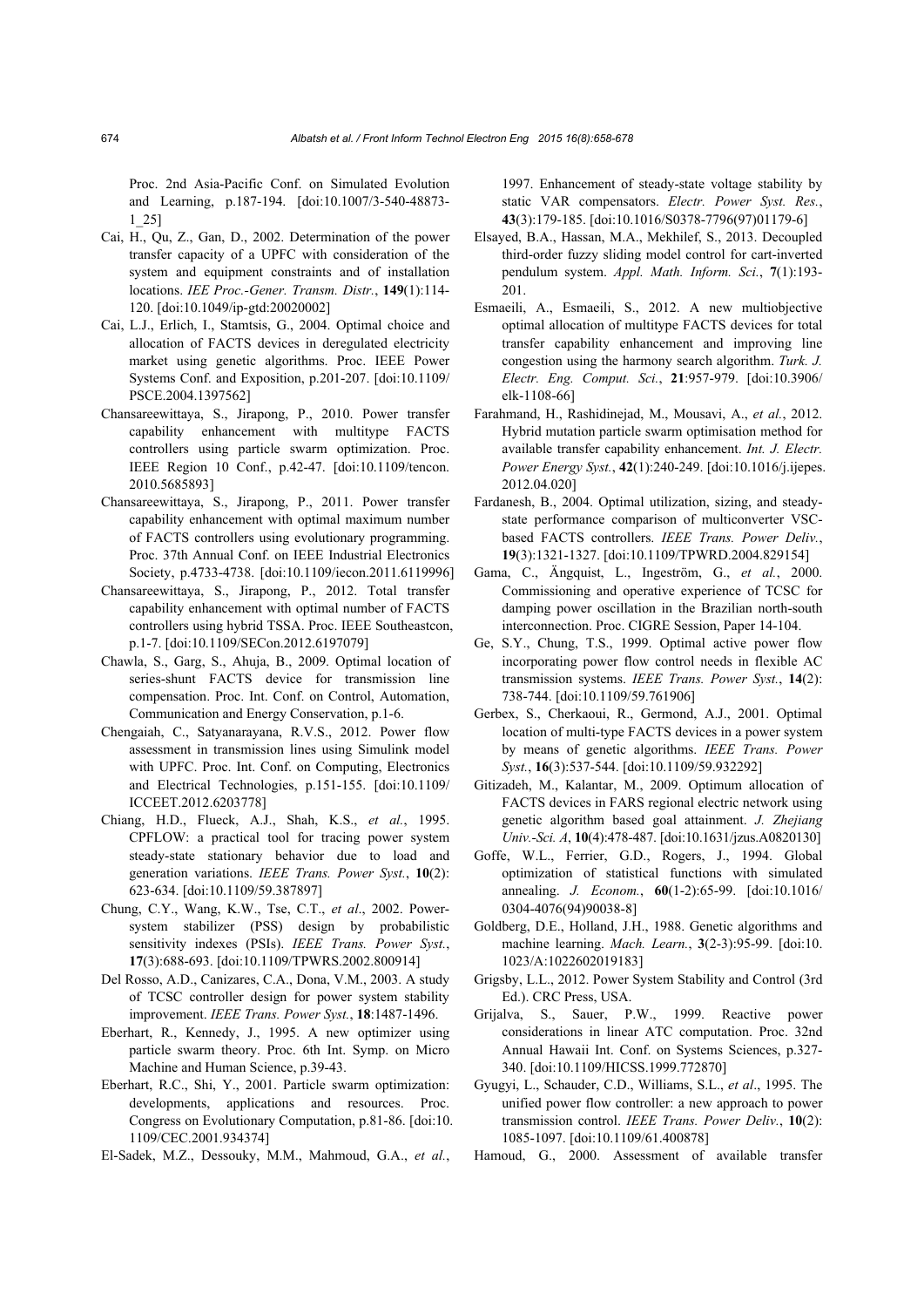capability of transmission systems. *IEEE Trans. Power Syst.*, **15**(1):27-32. [doi:10.1109/59.852097]

- Han, Y.S., Suh, I.Y., Kim, J.M., *et al*., 2004. Commissioning and testing of the KangJin UPFC in Korea. Proc. CIGRE Session.
- Handfield, R., Walton, S.V., Sroufe, R., *et al.*, 2002. Applying environmental criteria to supplier assessment: a study in the application of the analytical hierarchy process. *Eur. J. Oper. Res.*, **141**(1):70-87. [doi:10.1016/ S0377-2217(01)00261-2]
- Haque, M.H., 2004. Power flow control and voltage stability limit: regulating transformer versus UPFC. *IEE Proc.- Gener. Transm. Distr.*, **151**(3):299-304. [doi:10.1049/ipgtd:20040379]
- Hashemi, Y., Kazemzadeh, R., Azizian, M.R., *et al.*, 2012. Improving power system dynamic performance using attuned design of dual-input PSS and UPFC PSD controller. *Front. Electr. Electron. Eng.*, **7**(4):416-426. [doi:10.1007/s11460-012-0219-6]
- Hashmani, A.A., Wang, Y., Lie, T.T., 2001. Design and application of a nonlinear coordinated excitation and TCPS controller in power systems. Proc. American Control Conf., p.811-816. [doi:10.1109/ACC.2001. 945815]
- Hingorani, N.G., 1993. Flexible AC transmission. *IEEE* S*pect.*, **30**(4):40-45. [doi:10.1109/6.206621]
- Hingorani, N.G., Gyugyi, L., 1999. Understanding FACTS: Concept and Technology of Flexible AC Transmission Systems. Wiley-IEEE Press, New York, USA.
- Holmberg, D., Danielsson, M., Halvarsson, P., *et al.*, 1998. The stode thyristor controlled series capacitor. Proc. CIGRE Session.
- Holmes, D.G., Lipo, T.A., 2003. Pulse Width Modulation for Power Converters: Principles and Practice. Wiley-IEEE Press, USA.
- Huang, Z., Ni, Y., Shen, C., *et al*., 2000. Application of unified power flow controller in interconnected power systems—modeling, interface, control strategy, and case study. *IEEE Trans. Power Syst.*, **15**(2):817-824. [doi:10. 1109/59.867179]
- Idris, R.M., Khairuddin, A., Mustafa, M.W., 2009a. Optimal allocation of FACTS devices for ATC enhancement using bees algorithm. *Int. Scholarly Sci. Res. Innov.*, **3**(6):257-264.
- Idris, R.M., Kharuddin, A., Mustafa, M.W., 2009b. Optimal choice of FACTS devices for ATC enhancement using bees algorithm. Proc. Australasian Universities Power Engineering Conf., p.1-6.
- Idris, R.M., Khairuddin, A., Mustafa, M.W., 2010. Optimal allocation of FACTS devices in deregulated electricity market using bees algorithm. *WSEAS Trans. Power Syst.*, **5**(2):108-119.
- Islam, M., Mekhilef, S., Albatsh, F.M., 2014. An improved transformerless grid connected photovoltaic inverter with common mode leakage current elimination. Proc. 7th Int. Conf. on Power Electronics, Machines and

Drives, p.1-6. [doi:10.1049/cp.2014.0296]

- Iwamoto, S., Tamura, Y., 1981. A load flow calculation method for ill-conditioned power systems. *IEEE Trans. Power App. Syst.*, **PAS-100**(4):1736-1743. [doi:10.1109/ TPAS.1981.316511]
- Jain, T., Singh, S.N., Srivastava, S.C., 2009. Dynamic ATC enhancement through optimal placement of FACTS controllers. *Electr. Power Syst. Res.*, **79**(11):1473-1482. [doi:10.1016/j.epsr.2009.04.019]
- Jiang, X., Fang, X., Chow, J.H., *et al.*, 2008. A novel approach for modeling voltage-sourced converter-based FACTS controllers. *IEEE Trans. Power Deliv.*, **23**(4): 2591-2598. [doi:10.1109/TPWRD.2008.923535]
- Jovcic, D., Pillai, G.N., 2005. Analytical modeling of TCSC dynamics. *IEEE Trans. Power Deliv.*, **20**:1097-1104.
- Kakimoto, N., Phongphanphanee, A., 2003. Subsynchronous resonance damping control of thyristor-controlled series capacitor. *IEEE Trans. Power Deliv.*, **18**:1051-1059.
- Kannan, S., Jayaram, S., Salama, M.M.A., 2004. Real and reactive power coordination for a unified power flow controller. *IEEE Trans. Power Syst.*, **19**(3):1454-1461. [doi:10.1109/TPWRS.2004.831690]
- Kennedy, J., Eberhart, R., 1995. Particle swarm optimization. Proc. IEEE Int. Conf. on Neural Networks, p.1942-1948.
- Khaburi, M.A., Haghifam, M.R., 2010. A probabilistic modeling based approach for total transfer capability enhancement using FACTS devices. *Int. J. Electr. Power Energy Syst.*, **32**(1):12-16. [doi:10.1016/j.ijepes.2009. 06.015]
- Klir, G.J., Yuan, B., 1995. Fuzzy Sets and Fuzzy Logic: Theory and Applications. Vol. 4. Prentice Hall, New Jersey, USA.
- Komoni, V., Krasniqi, I., Kabashi, G., *et al.*, 2010. Increase power transfer capability and controlling line power flow in power system installed the FACTS. Proc. 7th Mediterranean Conf. and Exhibition on Power Generation, Transmission, Distribution and Energy Conversion, p.1-6. [doi:10.1049/cp.2010.0920]
- Kumar, A., Kumar, J., 2012. Comparison of UPFC and SEN transformer for ATC enhancement in restructured electricity markets. *Int. J. Electr. Power Energy Syst.*, **41**(1):96-104. [doi:10.1016/j.ijepes.2012.03.019]
- Kumar, A., Kumar, J., 2013. ATC determination with FACTS devices using PTDFs approach for multi-transactions in competitive electricity markets. *Int. J. Electr. Power Energy Syst.*, **44**(1):308-317. [doi:10.1016/j.ijepes.2012. 07.050]
- Lamoree, J., Mueller, D., Vinett, P., *et al.*, 1994. Voltage sag analysis case studies. *IEEE Trans. Ind. Appl.*, **30**(4): 1083-1089.
- Leung, H.C., Chung, T.S., 2000. Optimal power flow with a versatile FACTS controller by genetic algorithm approach. Proc. 5th Int. Conf. on Adavances in Power System Control, Operation and Management, p.178-183. [doi:10.1049/cp:20000387]
- Li, N., Xu, Y., Chen, H., 2000. FACTS-based power flow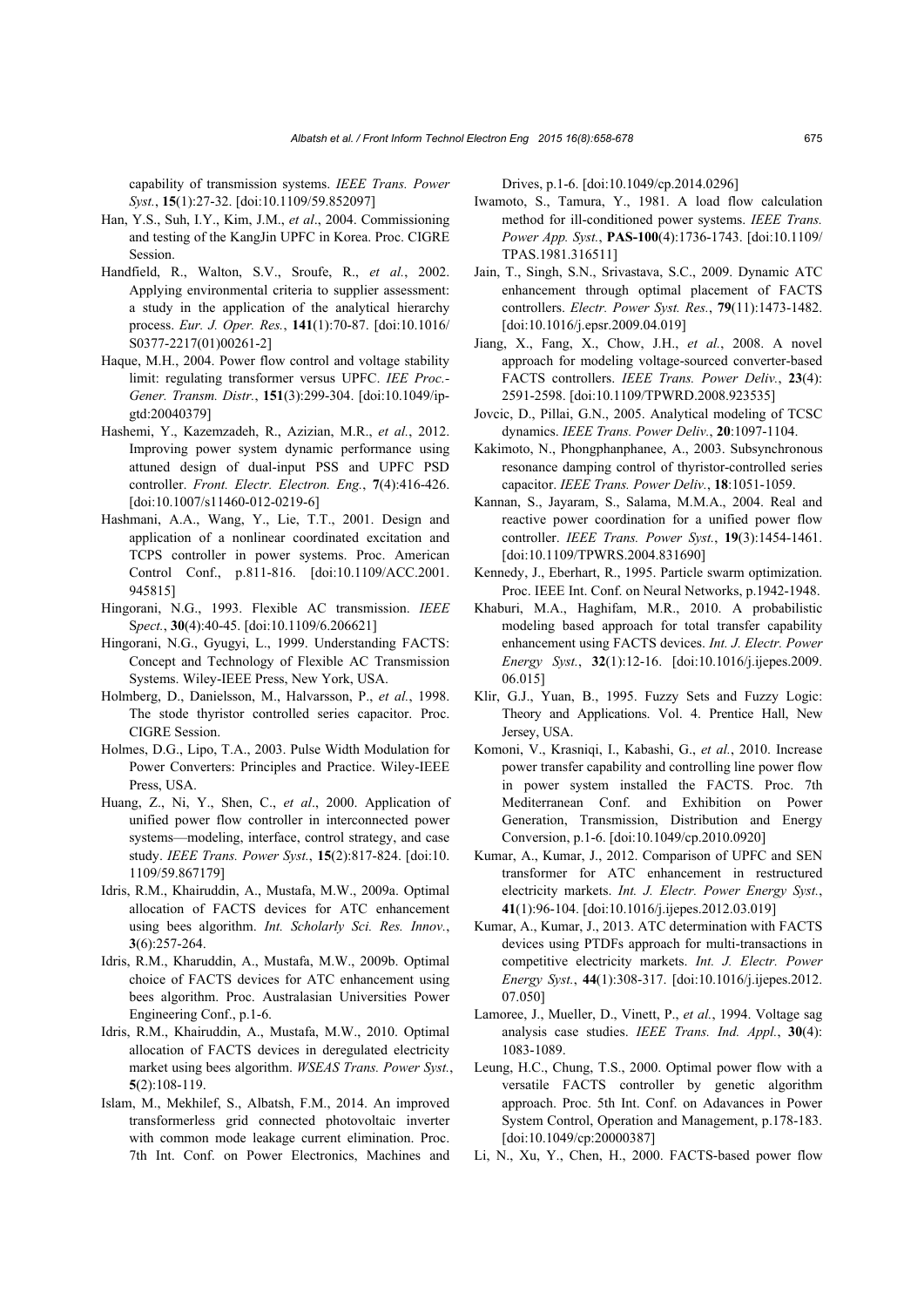control in interconnected power system. *IEEE Trans. Power Syst.*, **15**(1):257-262. [doi:10.1109/59.852130]

- Lin, H.X., 2001. Main problems of modern power quality. *Power Syst. Technol.*, **25**(10):5-12 (in Chinese).
- Ma, J.Z., Wu, M.L., Yang, S.B., 2009. The application of SVC for the power quality control of electric railways. Proc. Int. Conf. on Sustainable Power Generation and Supply, p.1-4. [doi:10.1109/SUPERGEN.2009.5347939]
- Madhusudhanarao, G., Ramarao, P.V., Kumar, T.J., 2010. Optimal location of TCSC and SVC for enhancement of ATC in a de-regulated environment using RGA. Proc. IEEE Int. Conf. on Computational Intelligence and Computing Research, p.1-6. [doi:10.1109/ICCIC.2010. 5705874]
- Mahdavi, M., Fesanghary, M., Damangir, E., 2007. An improved harmony search algorithm for solving optimization problems. *Appl. Math. Comput.*, **188**(2): 1567-1579. [doi:10.1016/j.amc.2006.11.033]
- Manikandan, B., 2010. Enhancement of Available Transfer Capability with FACTS Device in the Competitive Power Market. Available from http://www.scirp.org/ Journal/PaperInformation.aspx?paperID=1834.
- Manikandan, B.V., Raja, S.C., Venkatesh, P., 2011. Available transfer capability enhancement with FACTS devices in the deregulated electricity market. *J. Electr. Eng. Technol.*, **6**(1):14-24.
- Manohar, J.N., Amarnath, J., 2012. Statistical analysis of power system on enhancement of available transfer capability-applying FACTS. *Int. J. Multidiscip. Sci. Eng.*, **3**(7):33-37.
- Masuta, T., Yokoyama, A., 2006. ATC enhancement considering transient stability based on optimal power flow control by UPFC. Proc. Int. Conf. on Power System Technology, p.1-6. [doi:10.1109/ICPST.2006.321766]
- Menniti, D., Scordino, N., Sorrentino, N., 2006. A new method for SSSC optimal location to improve power system available transfer capability. Proc. IEEE PES Power Systems Conf. and Exposition, p.938-945. [doi:10. 1109/PSCE.2006.296439]
- Moraglio, A., di Chio, C., Poli, R., 2007. Geometric particle swarm optimisation. Proc. 10th European Conf. on Genetic Programming, p.125-136. [doi:10.1007/978-3- 540-71605-1\_12]
- Mori, H., Goto, Y., 2000. A parallel tabu search based method for determining optimal allocation of FACTS in power systems. Proc. Int. Conf. on Power System Technology, p.1077-1082. [doi:10.1109/ICPST.2000. 897170]
- Motoki, H., Yokoyama, A., 2004. Study on optimal power flow control for ATC enhancement by UPFC and its performance evaluation. Proc. Annual Conf. of Power & Energy Society.
- Nagalakshmi, S., Kamaraj, N., 2012. Comparison of computational intelligence algorithms for loadability enhancement of restructured power system with FACTS devices. *Swarm Evol. Comput.*, **5**:17-27. [doi:10.1016/

j.swevo.2012.02.002]

- Naidoo, R., Pillay, P., 2007. A new method of voltage sag and swell detection. *IEEE Trans. Power Deliv.*, **22**(2):1056- 1063. [doi:10.1109/TPWRD.2007.893185]
- Naidu, K., Mokhlis, H., Bakar, A.H.A., 2014. Multiobjective optimization using weighted sum artificial bee colony algorithm for load frequency control. *Int. J. Electr. Power Energy Syst.*, **55**:657-667. [doi:10.1016/j.ijepes. 2013.10.022]
- Naik, R.S., Vaisakh, K., Anand, K., 2010. Application of TCSC for enhancement of ATC with PTDF in power transmission system. Proc. Int. Conf. on Intelligent and Advanced Systems, p.1-6. [doi:10.1109/icias.2010. 5716152]
- Nimje, A.A., Panigrahi, C.K., Mohanty, A.K., 2011. Enhanced power transfer capability by using SSSC. *J. Mech. Eng. Res.*, **3**(2):48-56.
- Noroozian, M., Petersson, N.A., Thorvaldson, B., *et al.*, 2003. Benefits of SVC and STATCOM for electric utility application. Proc. IEEE PES Transmission and Distribution Conf. and Exposition, p.1143-1150. [doi:10. 1109/TDC.2003.1335111]
- Omoigui, M., Ojo, O., Karugaba, S., 2008. Analysis of multiterminal unified power flow controller for power transfer. Proc. 40th North American Power Symp., p.1-7. [doi:10. 1109/naps.2008.5307392]
- Ongsakul, W., Bhasaputra, P., 2002. Optimal power flow with FACTS devices by hybrid TS/SA approach. *Int. J. Electr. Power Energy Syst.*, **24**(10):851-857. [doi:10. 1016/S0142-0615(02)00006-6]
- Ongsakul, W., Jirapong, P., 2005. Optimal allocation of FACTS devices to enhance total transfer capability using evolutionary programming. Proc. IEEE Int. Symp. on Circuits and Systems, p.4175-4178. [doi:10.1109/ISCAS. 2005.1465551]
- Ooi, B.T., Kazerani, M., Marceau, R., *et al.*, 1997. Mid-point siting of FACTS devices in transmission lines. *IEEE Trans. Power Deliv.*, **12**(4):1717-1722. [doi:10.1109/61. 634196]
- Oskoui, A., Mathew, B., Hasler, J., *et al.*, 2006. Holly STATCOM-FACTS to replace critical generation, operational experience. Proc. IEEE PES Transmission and Distribution Conf. and Exhibition, p.1393-1398. [doi:10.1109/TDC.2006.1668723]
- Ou, Y., Singh, C., 2002. Assessment of available transfer capability and margins. *IEEE Trans. Power Syst.*, **17**(2):463-468. [doi:10.1109/TPWRS.2002.1007919]
- Padiyar, K.R., 2007. FACTS Controllers in Power Transmission and Distribution. Motilal UK Books of India, India.
- Panda, S., Padhy, N.P., 2008. Comparison of particle swarm optimization and genetic algorithm for FACTS-based controller design. *Appl. Soft Comput.*, **8**(4):1418-1427. [doi:10.1016/j.asoc.2007.10.009]
- Pandey, R.K., Chaitanya, D.V.S.B., 2012. An effective approach for ATC enhancement with FACTS device—a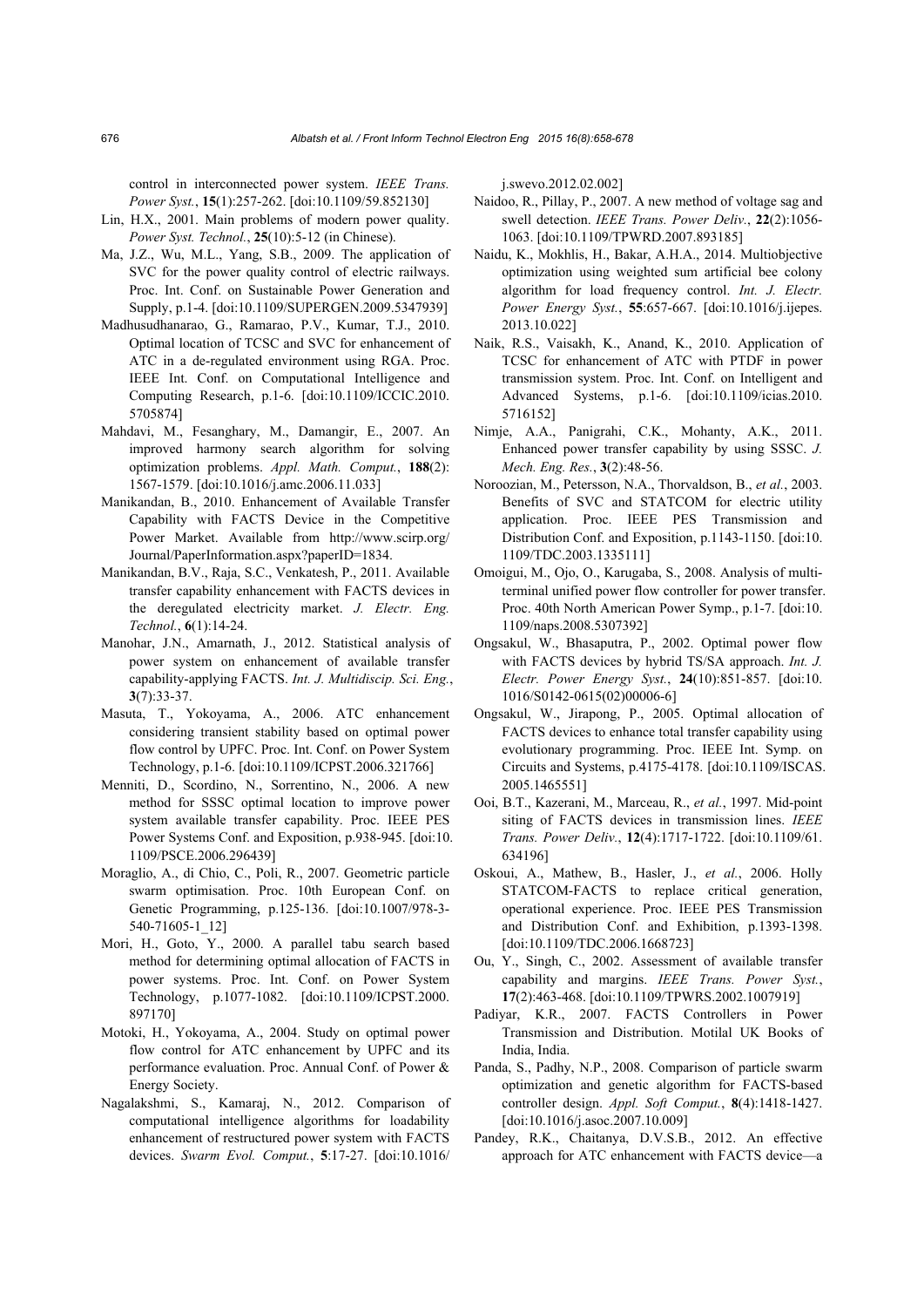case study. Proc. Int. Conf. on Advances in Power Conversion and Energy Technologies, p.1-6. [doi:10. 1109/apcet.2012.6301989]

- Papic, I., Zunko, P., Povh, D., *et al.*, 1997. Basic control of unified power flow controller. *IEEE Trans. Power Syst.*, **12**(4):1734-1739. [doi:10.1109/59.627884]
- Parsopoulos, K.E., Vrahatis, M.N., 2002. Particle swarm optimization method for constrained optimization problems. *Intell. Technol. Theory Appl.*, **76**:214-220.
- Partovi, F.Y., Burton, J., Banerjee, A., 1990. Application of analytical hierarchy process in operations management. *Int. J. Oper. Prod. Manag.*, **10**(3):5-19. [doi:10.1108/ 01443579010134945]
- Paserba, J.J., 2003. How FACTS controllers-benefit AC transmission systems. Proc. IEEE PES Transmission and Distribution Conf. and Exposition, p.949-956. [doi:10. 1109/TDC.2003.1335066]
- Perkins, B.K., Iravani, M.R., 1997. Dynamic modeling of a TCSC with application to SSR analysis. *IEEE Trans. Power Syst.*, **12**:1619-1625.
- Pham, D., Ghanbarzadeh, A., Koc, E., *et al*., 2006a. The bees algorithm—a novel tool for complex optimisation problems. Proc. 2nd Virtual Int. Conf. on Intelligent Production Machines and Systems, p.454-459.
- Pham, D.T., Soroka, A.J., Ghanbarzadeh, A., *et al.*, 2006b. Optimising neural networks for identification of wood defects using the bees algorithm. Proc. IEEE Int. Conf. on Industrial Informatics, p.1346-1351. [doi:10.1109/ INDIN.2006.275855]
- Pilotto, L.A.S., Bianco, A., Long, W.F., *et al*., 2003. Impact of TCSC control methodologies on subsynchronous oscillations. *IEEE Trans. Power Deliv.*, **18**:243-252.
- Price, K., Storn, R.M., Lampinen, J.A., 2005. Differential Evolution: a Practical Approach to Global Optimization. Springer, Germany. [doi:10.1007/3-540-31306-0]
- Qin, A.K., Huang, V.L., Suganthan, P.N., 2009. Differential evolution algorithm with strategy adaptation for global numerical optimization. *IEEE Trans. Evol. Comput.*, **13**(2):398-417. [doi:10.1109/TEVC.2008.927706]
- Ramesh, M., Laxmi, A.J., 2012. Stabilty of power transmission capability of HVDC system using FACTS controllers. Proc. Int. Conf. on Computer Communication and Informatics, p.1-7. [doi:10.1109/iccci.2012. 6158889]
- Ramey, D.G., Henderson, M., 2007. Overview of a special publication on transmission system application requirements for FACTS controllers. Proc. Power Engineering Society General Meeting, p.1-5.
- Rao, K.S., Kumar, B.K., 2011. Placement of SVC for minimizing losses and maximizing total transfer capability using particle swarm optimization. Proc. IET Conf. on Renewable Power Generation, p.1-5. [doi:10. 1049/cp.2011.0161]
- Rashed, G.I., Sun, Y., Shaheen, H.I., 2012. Optimal location and parameter setting of TCSC for loss minimization based on differential evolution and genetic algorithm.

*Phys. Proced.*, **33**:1864-1878. [doi:10.1016/j.phpro.2012. 05.296]

- Rashidinejad, M., Farahmand, H., Fotuhi-Firuzabad, M., *et al.*, 2008. ATC enhancement using TCSC via artificial intelligent techniques. *Electr. Power Syst. Res.*, **78**(1): 11-20. [doi:10.1016/j.epsr.2006.12.005]
- Ren, H., Watts, D., Mi, Z., *et al.*, 2009. A review of FACTS' practical consideration and economic evaluation. Proc. Asia-Pacific Power and Energy Engineering Conf., p.1-5. [doi:10.1109/APPEEC.2009.4918115]
- Renz, B.A., Keri, A., Mehraban, A.S., *et al.*, 1999. AEP unified power flow controller performance. *IEEE Trans. Power Deliv.*, **14**(4):1374-1381. [doi:10.1109/61.796231]
- Rewatkar, S.B., Kewte, S.G., 2009. Role of power electronics based FACTS controller SVC for mitigation of power quality problems. Proc. 2nd Int. Conf. on Emerging Trends in Engineering and Technology, p.731-735. [doi:10.1109/icetet.2009.197]
- Saaty, T.L., 1977. A scaling method for priorities in hierarchical structures. *J. Math. Psychol.*, **15**(3):234-281. [doi:10.1016/0022-2496(77)90033-5]
- Sahadat, M.N., Al Masood, N., Hossain, M.S., *et al.*, 2011. Real power transfer capability enhancement of transmission lines using SVC. Proc. Asia-Pacific Power and Energy Engineering Conf., p.1-4. [doi:10.1109/ appeec.2011.5748663]
- Saltelli, A., Chan, K., Scott, E.M., 2000. Sensitivity Analysis. Wiley, New York, USA.
- Sannino, A., Svensson, J., Larsson, T., 2003. Powerelectronic solutions to power quality problems. *Electr. Power Syst. Res.*, **66**(1):71-82. [doi:10.1016/S0378-7796 (03)00073-7]
- Sawhney, H., Jeyasurya, B., 2004. Application of unified power flow controller for available transfer capability enhancement. *Electr. Power Syst. Res.*, **69**(2-3):155-160. [doi:10.1016/j.epsr.2003.07.012]
- Schauder, C., Mehta, H., 1993. Vector analysis and control of advanced static VAR compensators. *IEE Proc. C*, **140**(4):299-306. [doi:10.1049/ip-c.1993.0044]
- Sen, K.K., 1998. SSSC-static synchronous series compensator: theory, modeling, and application. *IEEE Trans. Power Deliv.*, **13**(1):241-246. [doi:10.1109/61.660884]
- Sen, K.K., Stacey, E.J., 1998. UPFC-unified power flow controller: theory, modeling, and applications. *IEEE Trans. Power Deliv.*, **13**(4):1453-1460. [doi:10.1109/61. 714629]
- Shakarami, M.R., Kazemi, A., 2010. Robust design of static synchronous series compensator-based stabilizer for damping inter-area oscillations using quadratic mathematical programming. *J. Zhejiang Univ.-Sci. C (Comput. & Electron.)*, **11**(4):296-306. [doi:10.1631/jzus.C0910 428]
- Shirmohammadi, D., Hong, H.W., Semlyen, A., *et al*., 1988. A compensation-based power flow method for weakly meshed distribution and transmission networks. *IEEE Trans. Power Syst.*, **3**(2):753-762.